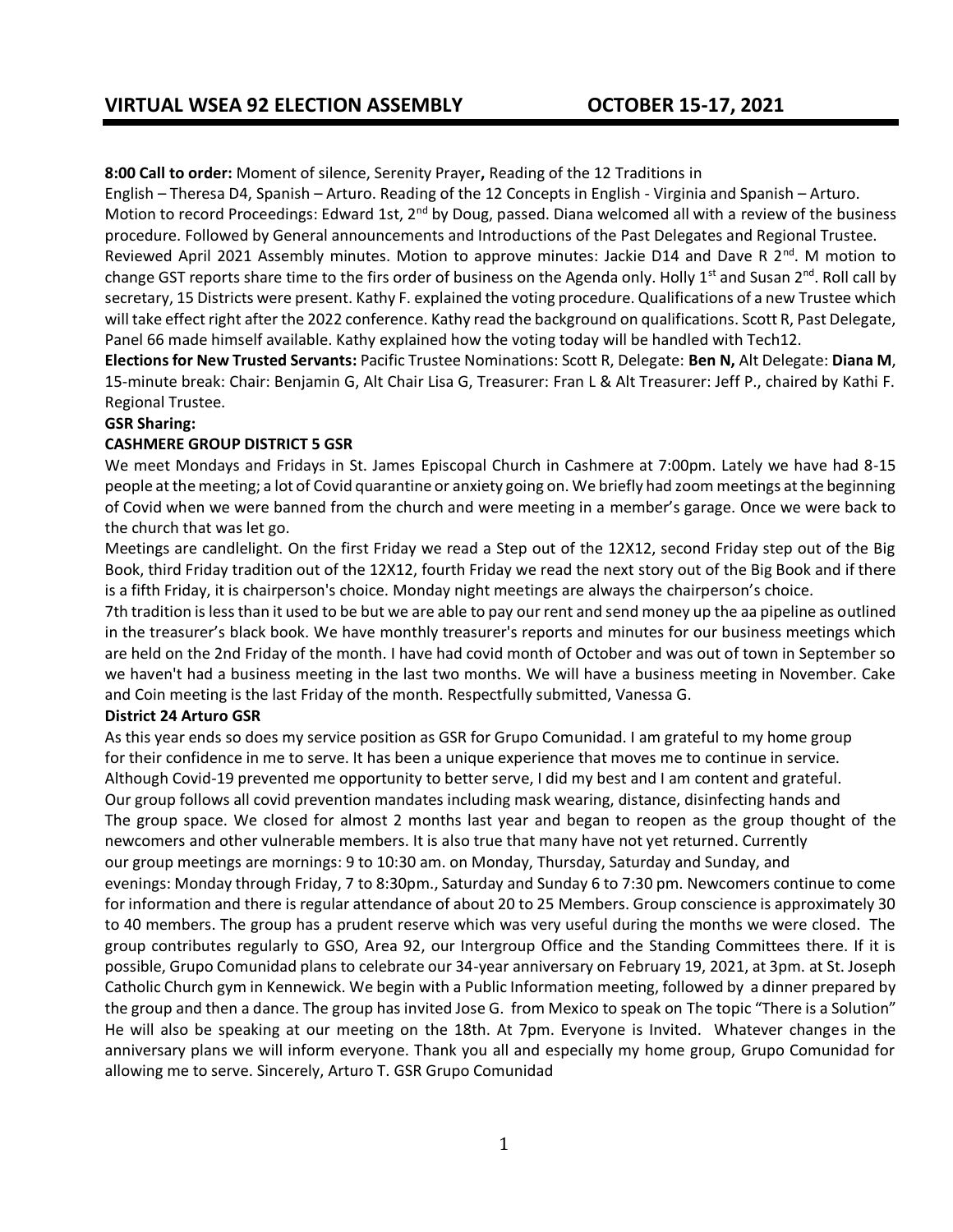## **District 15 GSR**

Meeting: Principle Before Personalities, Monday Noon, Colville, Washington. This is a book study meeting. We read and discuss the Big Book or Twelve Steps and Twelve Traditions. The last Monday of the month we read stories from the Grapevine. The meeting is held at the Colville Community Church. Lunch is provided by the church and the meeting provides gourmet coffee. We celebrate months and years of sobriety with medallions. We recently purchased shades of both the Twelve Steps and the Twelve Traditions which are displayed at our meeting. Submitted by Lynette Y GSR

## **District 2 First Things First Spokane, Rainey GSR.**

First Things First in Spokane had 14 meetings/week before covid. We're up to 6 in person meetings and 3 AA meetings on Zoom. When we started the in-person meetings back up, we discovered we have about 20 people who consider this their homegroup. Only a half dozen come to business meetings, so it was nice to find out so many more claim us. Our in-person meetings run 2-12 people, and online meetings run 4 to 9 or so. We have several home group members who have neither computer nor smart phone, so we are especially attentive to our phone-in folks. We have an informal greeter so that those who cannot see will know who just came into the virtual room. One gal chaired a meeting via phone-in for a year and a half! We also had a fire at the church, but it was a small one and we did not have to move. Right after the fire we had electricity in the coffee room and bathroom, but not in the meeting room. Somehow that got switched around. We discovered we can meet in the dark, but we MUST have our coffee! While we met online only, home group members made financial commitments and we paid our rent the whole year and a half. We've been meeting there for more than 35 years. Now that we're in person again, contributions have picked up. That's First Things First in Spokane, alive and well.

## **GSR District 5 Kate W.**

Hi! Here is brief report from Sisters in Recovery: Kate W. brand new GSR for District 5 Sisters in Recovery.

We meet on Saturdays at 11AM. We have approximately 30 members. Roughly 8 to 10 wise, grateful, and growing women attend the meetings each week. At the end of each meeting we ask for a volunteer to Chair the meeting next week. Meetings are tag pass, but the format is flexible, depending on needs. Thank you for your service!! Kate **GSR of the How It Works, open meeting of AA** - **Julie.** We meet on Thursdays at 8pm at the first Baptist church in Richland WA. We usually have between 15-20 people in attendance but lately our attendance has decreased to around 10 people. We recently voted to change our meeting time to 7pm on Thursdays. We hold our business meeting on the 1<sup>\*</sup> Thursday of the month after the meeting at 8pm. We have birthday night on the last Thursday of the month.

## **District 10, Catherine M. Alt GSR, Our new GSR is Tiffany J.**

Our group is the 6:30 AM Group and it meets at 6:30 AM Monday through Saturday. We average about 10 people, but several have long-term sobriety, and more are drifting back. Many miss meeting at the Palace Restaurant, but we are unable to return there due to Covid restrictions. So we are meeting in our new fellowship hall, known as the Union Hall and the old Youth Center on 3rd street between Main Street and Water. All our service positions are filled! The topic we use is either from the Daily Reflections or As Bill Sees It. Our District is having a Gratitude Banquet November 20 from 5 to 10 PM at the Teanaway Room on the Rodeo/Fair grounds off of 7th. It is being catered by Cascade Grill and is only \$5 per person, but we won't let that stop anyone from coming. We also have a speaker and live music and dancing afterwards. So Come on Down! Thanks, Catherine - Alt GSR

**Christine B GSR** From Chewelah Wa Serenity in Unity. 8 to 10 members 1<sup>st</sup> wed is big book study and open meeting for the rest. We follow the daily reflections for the meetings that are not big book study. We recognize all clean time.

### **New Beginnings Group GSR Sharon**

We meet on Wednesdays at 8:00am We have 5 home group members with over150 years of sobriety. We are a hybrid meeting with 6 - 10 people in person and about the same on Zoom. We have been making regular contributions to GSO , Area and the district. We also donate The Grapevine to OBHC.....We study the tradition of the month on the first Wednesday, the Step of the month on the second Wednesday, and we read out of As Bill sees it on the third Wednesday. The fourth Wednesday. If there is a fifth Wednesdays is a Speaker meeting. Also we always have muffins and coffee!!!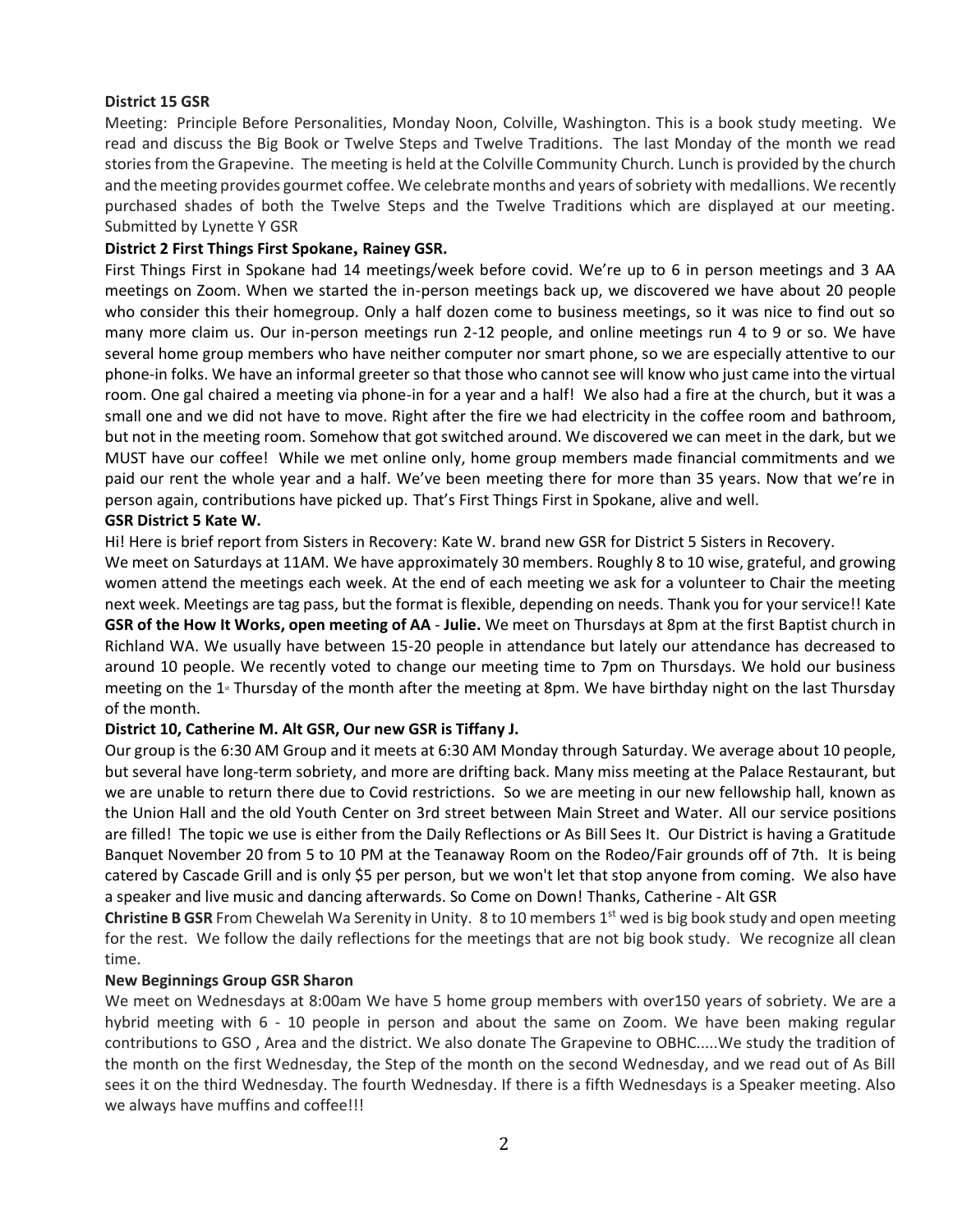## **GSR for Sunday Step Discussion meeting Ashley**

We meet at 7pm every Sunday night. We are a closed meeting. During shut down, the meeting was paused. When it started back up, we met at Saint Charles church, however, due to a fire, we moved to Immanuel Baptist Church. At this time, around May 2021, we moved from a group to a homegroup and I was elected GSR for the group. We are out of Spokane, WA. We are a step discussion meeting that reads out of the Daily Reflection on the step we are reviewing for the week. On the last Sunday of the month, we read a tradition from the 12x12. Following the reading we discuss what was read. Our business meeting meets the 3rd Sunday of the month. We do have Big Books available for new comers and give out coins for recovery birthdays. We have 12 home group members and get on average about 30-40 participants a week. We have a good, active group of individuals who attend regularly. I am new to service at this level, as a GSR, and am excited to be here! Thank you, Ashley

## **District 26 Todd**

We have 3 meetings a week, Monday, Wednesday and Thursday nights at 7pm. We average about 10 people a meeting. We have a monthly business meeting. We contribute to District 26, Area 92 and GSO. We have small enough meetings and a large enough room to social distance and are meeting live. We were doing hybrid meetings, but we stopped due to lack of interest. So, if you're in Northwest Montana and want to go to a live meeting you'll find us at the Nazarene Church in Libby MT. Thank you all for your service,

Libby AA Book Study Group

## **District 7, Jim B.**

Grace & Gratitude is a closed meeting of Alcoholics Anonymous which meets Friday nights at 7:30 PM in the employee lounge of the US Bank on 6th St. in Clarkston, WA. Our group went to Zoom meetings for Covid, but have gone back to meeting in person. Our regular attendance is 6-12 people with a combined 150+ years of sobriety. We choose a reading out of the Big Book for our meeting topics. If you've never been to a "bank meeting" and are down in the LC Valley, please come and join us! YILAS, Jim B., GSR - Grace & Gratitude group, WSEA 92, District 7

## **District 17, Nick G.**

We are an open AA Big Book Study that meets on Mondays via Zoom at 6:00PM. We go through the Big Book thoroughly, lending lots of time to share experience and learn about our basic text. We have a dictionary from the time the Big Book was published to get a better understanding of the basic text. Our attendance ranges between 20 and 30 people, most of which are regulars from the Spokane area but we do get newcomers from both out of town and around Spokane. We have about a dozen homegroup members and our business lately has been focused on making changes to our format to have the meeting run more smoothly. Our elections are 8 months off-set from the rest of the Area's elections so we will not be having our rotation until February 2023. Our homegroup also hosts an online speaker meeting via Zoom, the Friday Nite Love at 5:30PM, where the speaker picks a line out of the Big Book and shares upon it for 15 minutes and afterwards the meeting is opened up for discussion. Nick G

### **District 6 GSR Jeff P, Selah Wake Up**

Meeting Days, M – F @ 6:30 am (in person and call in) Sat @ 7:30 am (in person and call in) Sun @ 7:30 am (call in only) Location: Our Lady of Lourdes Catholic Church, 1107 W Fremont Ave, Selah, WA 98942 We're a Literature Topic based group. The topics are chosen as follows: Monday – Big Book, Tuesday – Daily Reflection

Wednesday – Big Book, Thursday – Daily Reflection, Friday – Free for All Friday (topic chosen from AA approved literature), Saturday – Big Book, Sunday – Daily Reflection. Our meeting call in number is:

 $(425)$  436-6328 Pin #: 214894. We have approximately 10 – 15 people attending the in-person meeting and approximately 5 – 10 people that will call in. We have a variety of people with varying degrees of sobriety from newcomers, several within their first year to several members with 20+ years of sobriety. This is a no-nonsense group and shares their experience, strength, and hope on a consistent basis. As far as 7<sup>th</sup> tradition goes, we are very healthy, and we give to all four service structures on a consistent basis.

### **District 17 GSR Tanya C Early Birds**

I am the GSR for Early Birds that meets 7 days a week at 8am at 5109 N Adams. We are a long-time meeting that went to zoom in March of 2020. We resumed in person meetings on July 16th, 2021. We are a topic mtg Sat – Tues, Wed - BB Study thru the book, Thurs - 12 and 12, Fri - Stories from the BB. 2nd Saturday we have a speaker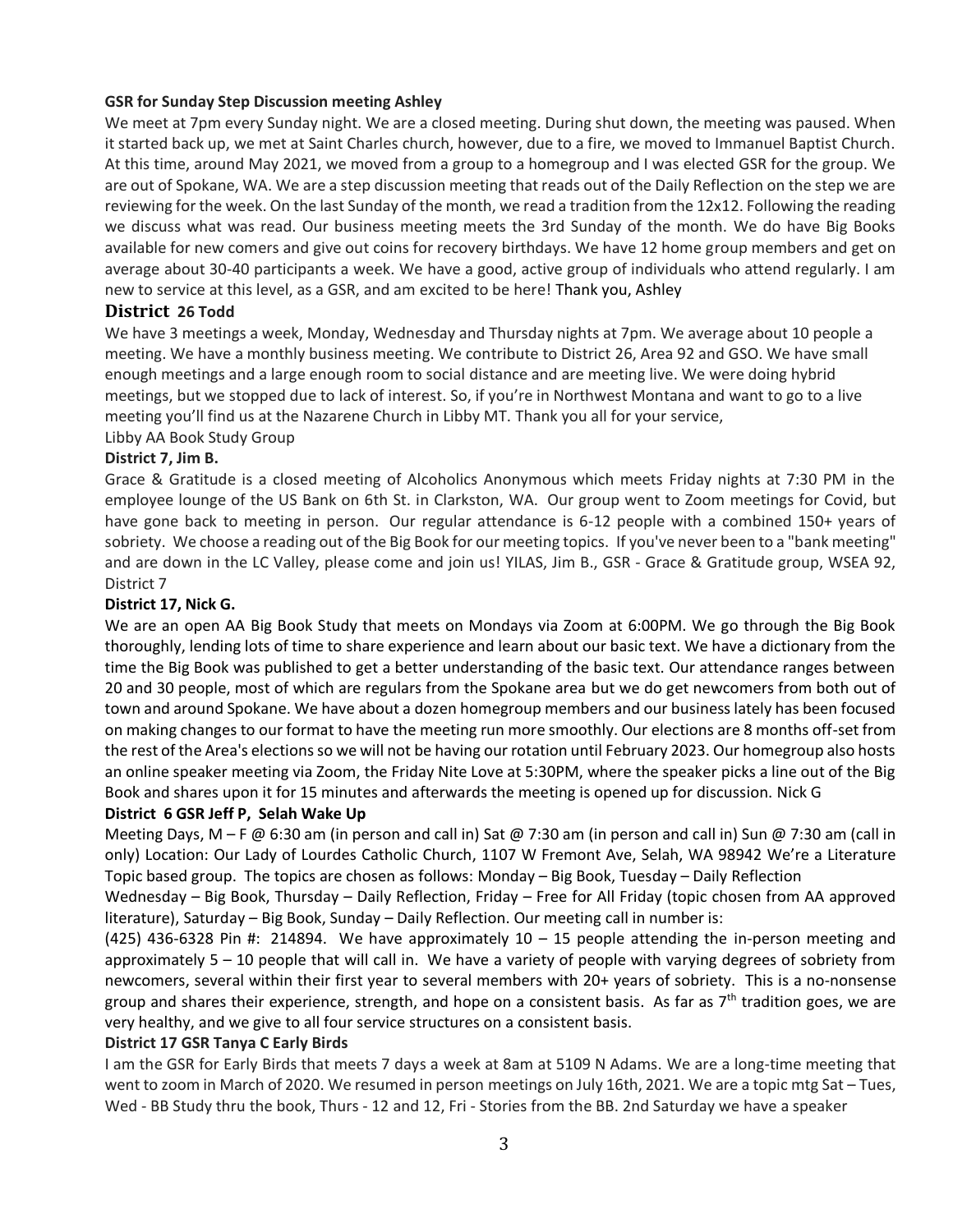3rd Saturday business meeting. We have newcomers and Old-Timers and really strong contributions that we donate to our service structure. Weekdays 10 people on average and 15-20 weekends. We follow Covid protocols. We are rotating service positions in Dec. Thank you for your service! Kindly, Tanya C D17 GSR Early Birds

**GSR Kasey for There is a Solution**, Tuesday nights at 7pm at Kennewick Baptist Church in Kennewick, WA. We are a closed meeting except the last Tuesday of the month which is birthday night and an open meeting. We celebrate birthday night with coins and cake after the meeting. Our weekly attendance averages 27. We hold our business meeting on the 3rd Tuesday of the month and we just completed our annual group inventory and will be holding elections in November. It's a great meeting, please join us! Kasey, GSR. There is a Solution

## **District 7 GSR Michael C**

Howdy! My name is Michael and I'm an alcoholic.

Happy Hour has meetings 7 days a week at 530 Pm. We are located at the Lewis and Clark Alano club at 1435 Elm St in Clarkston Washington. We are an open meeting. We are still meeting in person. We have about 12 active home group members that attend our monthly business meetings. We average 15 to 20 people at every meeting. We participate with other home groups in our district for speaker meetings. We recently participated with RTFB, and Downtown Group in district 7 to host a founders day speaker meeting to celebrate AA's birthday in June. Thank you! Michael C.

## **District 8 GSR Michael O**

First Things First, District 8 meets at the Fort Sherman Chapel 322 W Hubbard St. Coeur d'Alene, ID.

We meet on Tuesday nights at 7:30pm. We are a closed meeting.

As many other groups have reported covid has decimated our numbers. We currently have about 4 people that attend on a regular basis. We could use your support. Respectfully submitted, YIS,

## Michael O., GSR, District 8

## **District 4 GSR Andrew M**

I'm Andrew M, GSR for Chapter 5 Group in Kennewick Washington.

We meet at 7pm on Sunday nights at St Paul's Episcopal Church. Birthday night is the last Sunday of the month and our Business Meeting is the second Sunday of the month at 5:50pm, right before our normal weekly meeting. Earlier this year we were running hybrid meetings. We have now transitioned to fully in-person meetings. Our meeting attendance is slowly increasing, averaging about 20-25 people per meeting. We have recently picked up 5 new home group members. We will hold our elections in November and are looking forward to getting our new members engaged in service. Grateful to be of service.

## **District 15 GSR Mo O**

District 15 wed lunch Bunch, Colville WA Noon. We are a small but mighty group. We have monthly business meetings and currently have all positions filled for next rotation. We open the doors a full hour prior to the start of our meeting to gather and chat. This allows us to become a tight knit family. We promote calling each other and calling if you can't come a meeting so we know you are ok. If someone is sick and needs to Zoom, we set that up for them, regarding, surgery, pout of town, sick etc. There is no exception. Recently deleted and bought 10 pamphlets geared towards newcomers. We are big on rotating who chairs the meeting. Not just home group members, Anyone. Tell them our meeting is good meeting to jump into chairing and to not be afraid or nervous. It is great watching them get that confidence. They leave the meeting with a sense of real belonging and being a part of. Mo Ofearna, [mofearna1@gmail.com](mailto:mofearna1@gmail.com) 509-690-8671, Wednesday Lunch Bunch

## **District 3 GSR Oleta**

Women of the Hill, (Women's closed meeting) Book study meets Saturday mornings 9:30-11am. Currently Hybrid/In person Alano Club Spokane. We went back to in person July 3<sup>rd</sup> after the Alano Club opened back up. Tried Hybrid for the First few weeks but had difficulties with our internet connections at the Club so we put Hybrid off for a bout 2 months, The Club resolved the internet issue and we have a great hybrid meeting. Averages 15-20 in person and 5-10 on line. 22 group members. We hold regular business meetings. Strong  $7<sup>th</sup>$  tradition w venmo. Support the District, Area, GSO and intergroups. We pass the pink can for literature for hospitals and institutions. **Trusted Servants Reports:**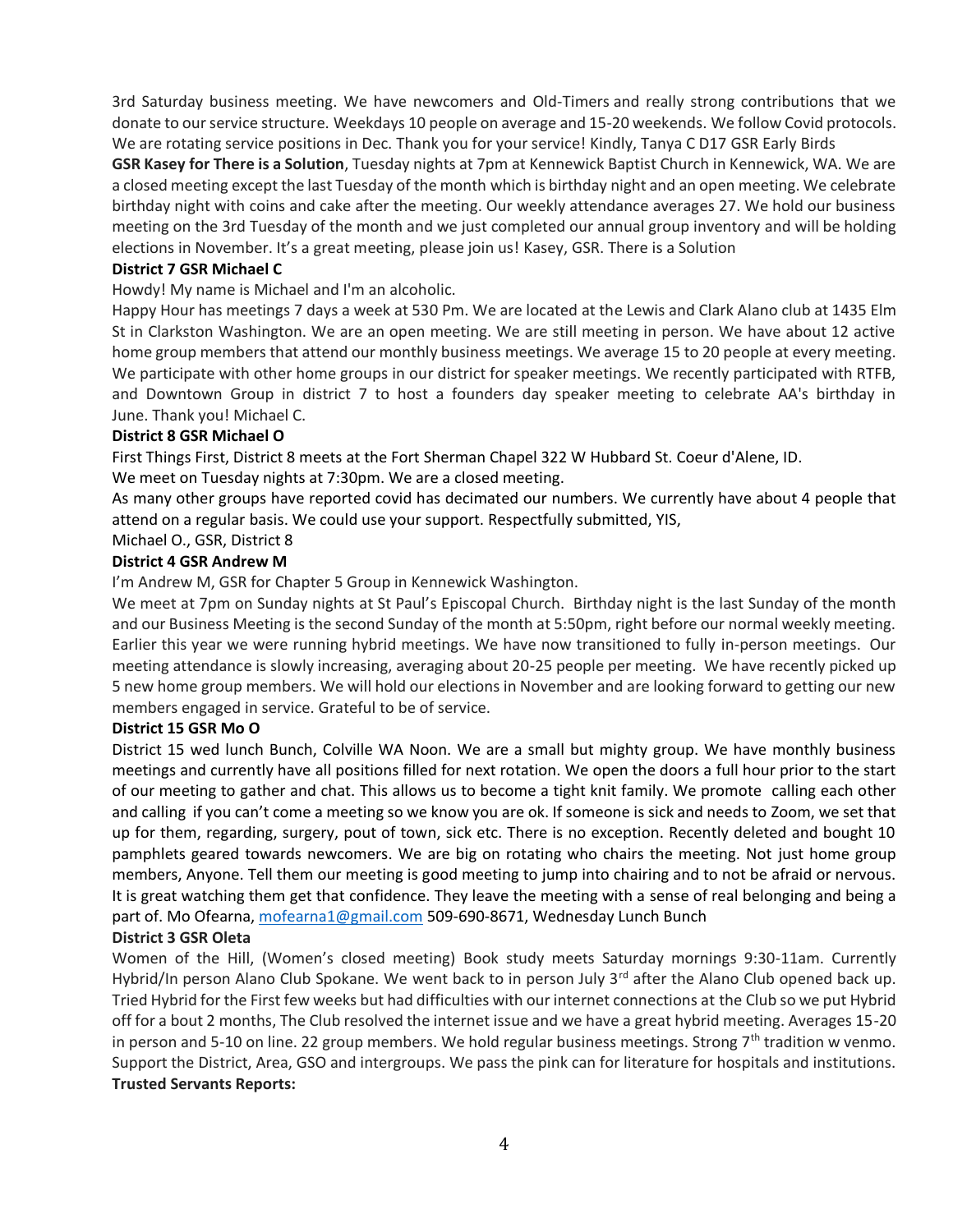### **PACIFIC REGIONAL TRUSTEE: Kathy F**

Please reach out to Gary P if you would like a copy of this report. Due to the length of the report, it was not added to these minutes.

### **DELEGATE: Gary P**

Good morning. I'm Gary P. an alcoholic and serving as the Panel 70 delegate for Area 92. I want to add a welcome and another public thank you to Kathi F. for investing her time, energy, and deep experience in facilitating today's Panel 92 Election Assembly. This process of electing area wide trusted servants for our General Service organization is repeated 47 times this fall for even year rotations, and 46 times next year for odd year rotations. It occurs across the entire geography of the U.S. and Canada. The hard work and devotion that came from the district 4 host committee, from our Panel 70 Alt. Chair, from key web committee and technical support members, and from our colleagues at Tech 12, also deserves recognition. The attendance and participation, both last evening and today has been stellar. Finally, as most of you are keenly aware, the election process for the Area, is complemented by the eventual appointment of numerous trusted servants for Area standing and ad hoc committees, by the election of many GSRs from groups throughout area 92, and similarly, by the election of DCMs for the 25 districts by their respective GSRs. All of these trusted servants bring the essential services of Alcoholics Anonymous to life. This has been true since 1951 when Bill W. envisioned it. So, thank you to everyone who brought today's election to fruition, and ensuring that vital A.A. services continue. During last evening's DCM Roundtable, the most common concern, regarded the struggles we have with developing interest among members to engage in service. An apathy if you will, that Kathi F. noted this morning, is also common across A.A. as a whole. She acknowledged that some of this may stem from pandemic conditions. It is clear, that we are not unique. One solution expressed by Ben that many of us share, was the value of "enthusiasm". Interestingly, this was the theme I had chosen to address in this final Assembly report. So, what is A.A. Service and why would we embrace it? In Bill's introduction to A.A.'s Service Manual - Combined With - The Twelve Concepts for World Services, he firmly establishes the object and potential range of A.A.'s services. The following quoted text is found on page S1 of that manual. And as Paul J. referenced last night, this language was copied almost verbatim into AA Comes of Age on Page 139. "Our Twelfth Step – Carrying the Message – is the basic service that the A.A. Fellowship gives; this is our principal aim and the main reason for our existence. Therefore, A.A. is more than a set of principles, it is a society of alcoholics in action. We must carry the message, else we ourselves can wither and those who haven't been given the truth may die. Hence, an A.A. service is anything whatever that helps us reach a fellow sufferer – ranging all the way from the Twelfth Step itself to a ten-cent phone call and a cup of coffee, to A.A.'s General Service Office for national and international action. The sum total of all these services is our Third Legacy of Service. "Services include meeting places, hospital cooperation, and intergroup offices, they mean pamphlets, books, and good publicity of almost every description. They call for committees, delegates, trustees, and conferences. And not to be forgotten, they need voluntary money contributions from within the fellowship. Vital to A.A.'s Growth These services, whether performed by individuals, groups, areas, or A.A. as a whole, are utterly vital to our existence and growth. Nor can we make A.A. more simple by abolishing such services. We would only be asking for complications and confusion. Concerning any given service, we therefore pose but one question. 'Is this service really needed? If it is, then maintain it we must, or fail in our mission to those who need and seek A.A. "Bill was also keenly aware that the approach and methodology of "Carrying the Message" between individuals within local groups, was not readily applicable in the General Service setting. Here are his observations from page S23."Most A.A. members are primarily interested in their groups, in their individual sobriety and in helping other drunks one-on-one. And that is how it should be. While the work of general service has precisely the same objective – carrying the message to the alcoholic who still suffers – the connection is not always direct or obvious. Some stimulators are usually needed to get the attention of A.A. members – to show them that service can add a rich dimension to their sober lives and twelfth step work, and that their participation is vital to the future of A.A. While all of this was penned in 1951, certainly many of us could readily cite numerous examples of contemporary services that meet the object and full range of Bill's service vision. These would include; Accessing an ever-increasing complement of digital literature from AAWS and Grapevine/LaVina;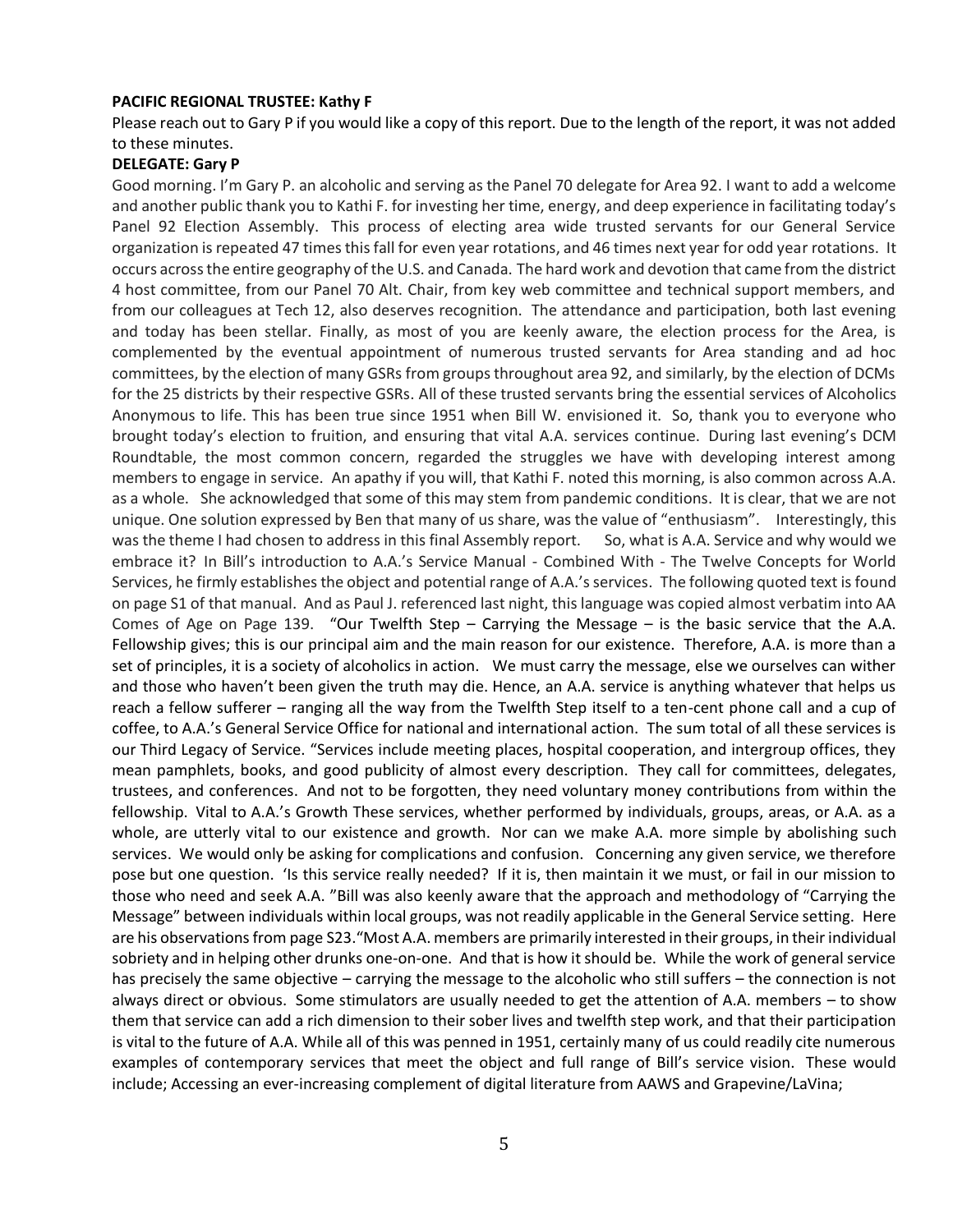Making use of digital facilities that enable members and groups to make online contributions; Completing an online member registration with electronic payment for a wide variety of group, district, area, regional, national, and international events (assemblies, conferences, workshops, and forums) – and where appropriate attending virtually, and, as we are doing today, voting virtually; Finding a meeting in almost any location via "The Meeting Guide" app; Viewing the newest Daily Grapevine quote every morning; Contributing online to provide a "Carry the Message" subscription to the Grapevine magazine for someone you know, or, someone you don't know, potentially in a corrections facility. Viewing three new anonymity protected videos on YouTube, and as of last week, Watching a new aagrapevine.org/podcast episode every Monday with interviews of members about their experience, strength, and hope in a casual "meeting after the meeting" manner; Etc., etc., etc. You can all certainly expand the list. Clearly, *"Carrying the Message"* remains A.A.'s singular service focus for both individual members and all General Service. So, why engage in this third leg of our triangle? Bill's conclusion stated earlier, was that A.A. service is existential! He understood that as our recovery is fragile, so too is our society and service organization. He invested 30 years developing the principles embodied in A.A. Steps, Traditions, and Concepts to perpetuate all three legacies. He realized that A.A. would not survive without service. Undoubtedly, many of us here today share his perspective. However, Bill expresses in many of his other writings, that he found A.A. service to be spiritually fulfilling. It seems to me that this was true for him - not because the path was simple and easy – but rather because it was complex and hard. It was unpredictable, uncertain, unknowable at times. And while it had many protagonists, there were also antagonists. His writings in "AA comes of Age", "Language of the Heart", "Our Great Responsibility", and "The A.A. Service Manual - Combined With - Twelve Concepts for World Service", create a compelling record of the myriad challenges that A.A. encountered over the years from June, 1935 to his death in 1971. Truly, a potholed and meandering "road of happy destiny". Remarkably, and despite these many challenges, his writings disclose that he was drawn ever closer to both service and unity. He was submitting amendments to the Concepts for World Service until his last days. And, he persistently spoke and wrote about the many others who struggled, learned, and contributed right alongside him and how their mutual support was crucial to reinforcing each other. Looking back over my years in A.A., I have been engaged in some form of service, and with many other A.A.'s. almost all of that time. My first real service experience, other than washing ashtrays and coffee cups and setting up or taking down tables and chairs, was as a "Booker" for the "New Elwood Avenue Group in Montclair, New Jersey, in February 1988. Those of you not familiar with A.A. in Metropolitan NYC may be surprised to learn that there are perhaps 5,000 meetings a week in a 60-mile radius of downtown Manhattan. 40% of those meetings, about 2000, are speaker meetings. The A.A. culture there is steeped in the spirit of "Carrying the Message" one-on-one in the manner and content of Bill's first visit with Bob. And none were more imbued with that tradition than the founding A.A. members in Montclair, NJ. Bill and Lois had lived there in Hank P.'s home while Bill was composing the drafts for the Big Book in A.A.'s first office in Newark, NJ. Those drafts were shared, discussed, debated and edited with the few local founding members, like Hank and Jim B. Bill describes the numerous discussions and debates that ensued regarding language and concepts and characterized his role as frequently being the "referee". With less than three months sobriety, I was asked to join several of New Elmwood Avenue Group's more "seasoned members" who were planning to attend an upcoming, quarterly "Bookers Exchange" at the Ironworkers Union Hall in Cranford NJ. This meeting drew several hundred groups from Eastern Pennsylvania, North Jersey and Staten Island who held weekly "speaker" meetings. The Bookers Exchange provides the opportunity for an attending group to commit one or two of their members as speakers at another group's meeting, in exchange, for a return commitment from that group to bring speakers to the original group's meeting. This "Bookers Exchange" was scheduled to start at 7:00 am, however I was strongly advised to be there by 6:00 am as the parking lot was limited. I still ended up parking more than two blocks from the facility. A large 18" X 18" poster on a 3 ft. pole would be carried by one member of each attending group. The poster displayed the name of the group, the location, the day of the week and the time the meeting was held. Our sign read in bold block letters, NEW ELMWOOD AVENUE GROUP, MONTCLAIR PUBLIC LIBRARY, MONTCLAIR NJ., MONDAY EVENING - 8:00 PM. With well over 1000 people in the parking lot and street in front of the meeting Hall, the signs were crucial to even finding one's own group. As you might imagine, many if not most of the attendees knew each other and were required to speak loudly to be heard over the din of all the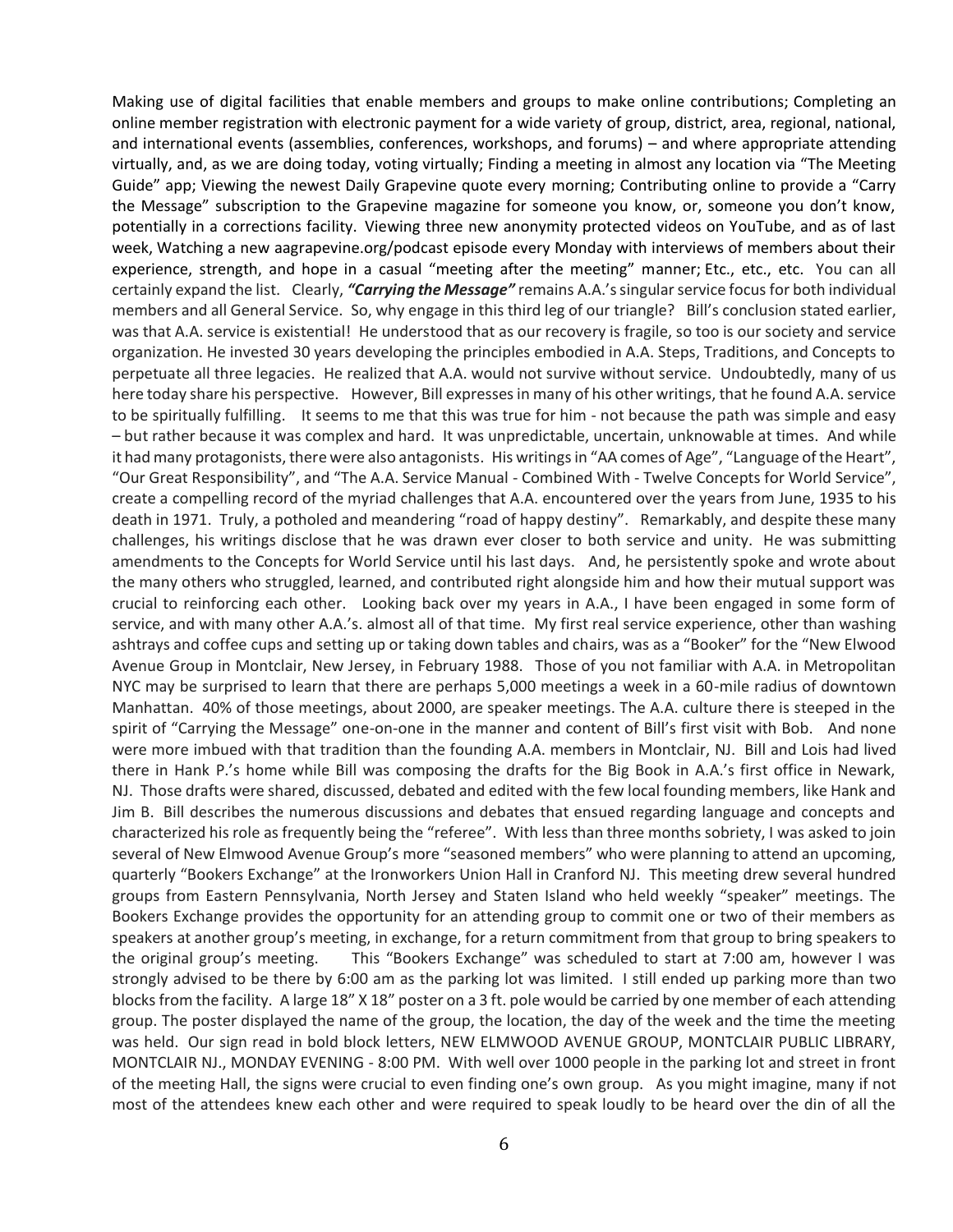others who were simultaneously dancing to the same tune. One of the members from each group was carrying a clip board with the groups master calendar for April, May, and June 1988, and a pen. When the doors opened it was a truly wonderful moment of pandemonium. The calendar and poster carrying members stayed closely together trying to secure a highly visible position where the poster could be elevated and readily seen throughout the Hall. The seasoned members (there were 5 from our group as I recall) fanned out carrying 3X5 cards with our meeting information already entered on one side. They were each targeting 1 or 2 groups that had the reputation for bringing speakers with the better A.A. messages. If they were able to book an exchange with one of their targets, they would quickly wind their way back to our master calendar keeper to ensure the selected dates were still available. We and numerous others groups had obviously developed some tactics to optimize our success in the booking process. Within 20 minutes, the several hundred groups had exchanged speaker commitments for the next quarter. I had been personally introduced to about 15 members from other groups with whom we had exchanged commitments, and 6 or 7 of them joined the 8 of us for breakfast at the Tic Top Diner, where there were at least 50 others from the hall. That breakfast lasted over two hours, and by the time I finally reached home, the day already seemed among the more memorable of my life. Importantly, the enthusiasm I felt, and participated in with others, was palpable. The following week I was appointed the group's booker and maintained that position over the next couple of years. A vivid and powerful memory. More importantly, the early 88' "Bookers Exchange" was only the beginning. This single service event opened the door to even more meaningful experiences. Over the next two years, many of us from the New Elmwood Avenue Group would climb into one, or two, or even three cars and drive to surrounding suburbs and remote communities all over the metropolitan NY area to deliver on our speaking commitments. Usually, a one-hour trip on the way out in the car, longer than an hour with the other group in their location, and much longer than an hour return (because it always included sharing over a meal at some diner). All with a wide variety of A.A. members, some new and some seasoned, sharing with each other their experience strength and hope, week-in and week-out. The dynamic, of A.A.'s symbiotic bond between recovery, unity and service has become the full A.A. spiritual experience to which I am attracted. It is enthusiasm that I am drawn to. And as with our founding members, it has persisted and grown, despite all challenges and obstacles, for over 3 decades. Remember, as Bill encouraged, A.A.'s who are in service *"…add a rich dimension to their sober lives…*" Just grab any *"Carrying the Message"* service to embrace, make yourself available, and enjoy the ride! Thank you all, for allowing me to serve Area 92, and much love to each one of you. Gary P.

### **ALTERNATE DELEGATE: Ben N.**

I think my feet have just landed ... Thank you all for placing your trust in me to act on your behalf as Panel 72 Delegate - WSEA 92. I will do my best! Thanks to Adam and the District 4 team for organizing this event. This has been an incredible experience. I often comment that general service work is a spiritual journey. This has never been a "job" or a "job", the best way to describe this experience is as an incredible opportunity for spiritual growth, and it is FUN! It wasn't too long ago, a former Pacific Regional Administrator, so touch me with this statement regarding service: "While sobriety time and experience are important, what's just as important, if not more, is availability and enthusiasm, because we don't do this alone. " Those words removed any fears or doubts he harbored in being reluctant to serve. Submit your resumes and discover this spiritual aspect of recovery! Thank you very much again!!! Ben N - Alternate Delegate Panel 70

### **CHAIR: Diana M.**

I am grateful to have been allowed to serve you as Area 92 Chair for this rotation. It's been challenging in ways I had not imagined. I came into this position with what I thought were all the necessary tools. I had studied the Traditions and Concepts with my service sponsor and was sharing them with others. Come to find out I was ready but things changed and even though I felt comfortable knowing the 36 principles that wasn't what was being asked of me once the pandemic hit. The Area 92 Committee stepped up to the task of figuring out how to do this online Zoom thing. Thank goodness for support from techy members, sponsors and service sponsors. I am blessed to have had the opportunity to have two lovely ladies come along with me on this journey. Both Jennifer and Cindy have served the Area gallantly, thank you both. Being able to serve the Area is an awesome responsibility but being able to bring along others is just an added blessing. This rotation has been an experience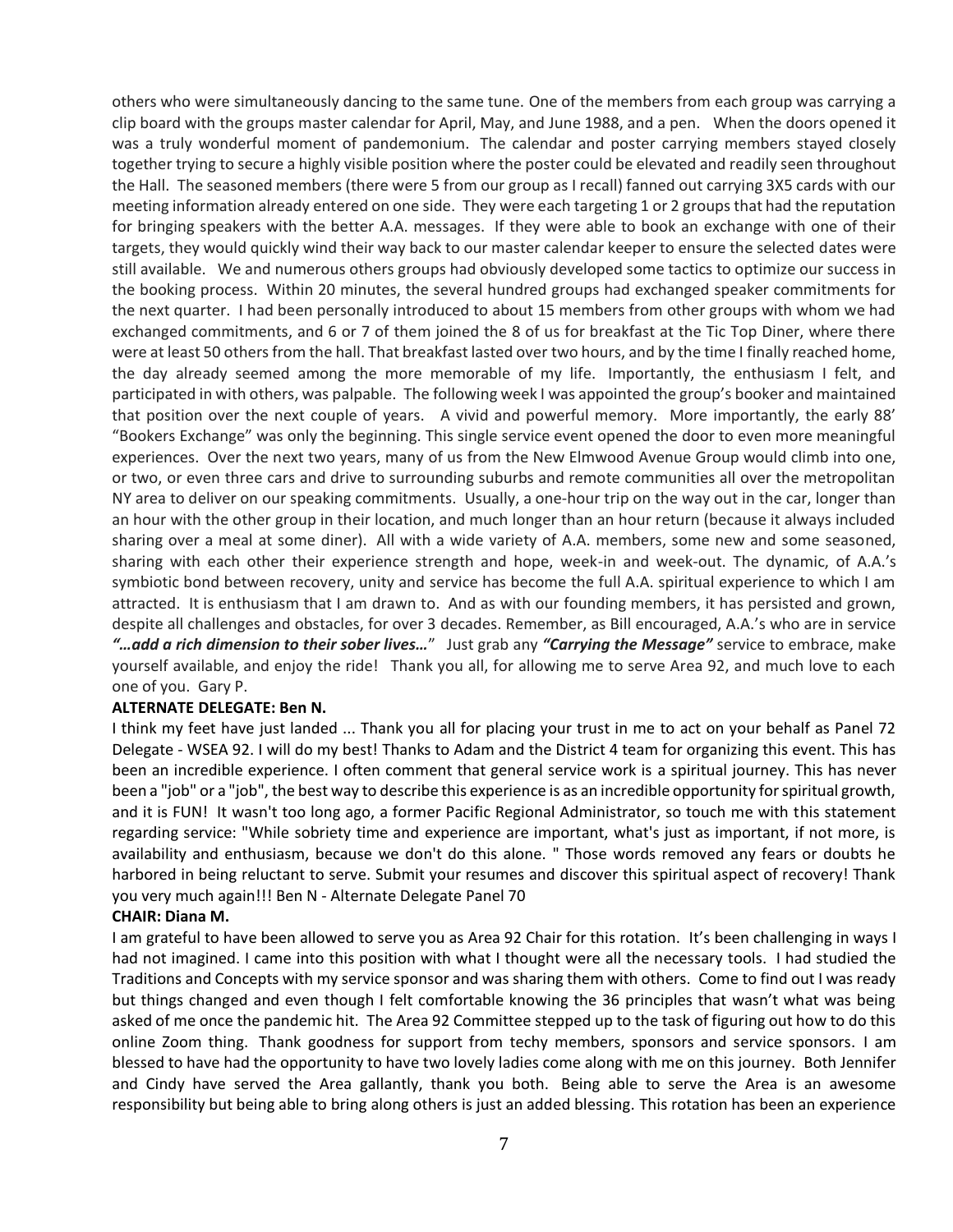I will not forget. We have accomplished a new handbook, learned to hold meetings and communicate virtually, using both Google Meet and Zoom, to do a PNC virtually, create online GSR schools and provide you with quarterlies and assemblies online. None of this could have been accomplished without the help of all of you. During these past two years I have tried to fulfill my responsibilities as best I can especially in a very different and sometimes difficult situations. We were flying by the seat of our pants without an instruction manual. Weekly I have been meeting with other Area Chairs at the North American Area Chair Rap Sessions figuring out how to do this. We have been able to share many of our experiences. Area 92 GSR School information web pages have been shared and utilized by other Areas as they found them very useful. I want to share a section of "**Our Great Responsibility**" that was shared with me recently by a past delegate. Thanks Gene. The section is entitled, "1958 Construction use of trouble" page 125. AA. was born out of trouble, one of the most serious kinds of trouble that can befall an individual: the trouble attendant upon this dark and fatal malady of alcoholism ……Then, as Harry Tiebout has so well put it, the miracle stage is over and then comes this question of facing life, of living and growing and working together, of carrying this message to the world, of becoming citizens of the world, worth of the name: that, then is the problem. So now we have a different kind of trouble, …. Let me illustrate with the inside story of the production of the A.A. book. During the production of that book, I saw human nature at its most sublime, and I also saw it at its worst and most sordid. And I partook sometimes of the sordid end of the deal… We had quarrels about money; we had quarrels about prestige; we had the bitterest quarrels over the most magnificent passages in that book. And out of that conflict, out of that trouble, came an education, an application of divine principles that made the book what it is. If we hadn't had any trouble, we would have gotten any book. So, it takes the absolute and the relative, the divine and even the sordid, to make this very important product: progress. I found this reading helped me to remember all the accomplishments of this rotation and I thank all of you for allowing me to be a part of it, during both the bad and the good. Because of these many discussions we have accomplished something no other Panel has so congratulations to Panel 70. Here's hoping to see you all in person soon. Yours in service, Diana M, Area 92 Chair

#### **ALTERNATE CHAIR Gary H.**

Hello, my name is Gary and I am an alcoholic. I want to thank district 4 for your panels and hosting the assembly. Great kick off to our meeting. Also tech 12 for stepping up and helping out our voting process. We certainly couldn't do it without your help. Wow, what a rotation this has been. First off we started live and in person. Then all the sudden BAM...shut down, don't go out, stay home, it's not safe. Well as an area we stepped up and got technical all at once. This thing called ZOOM came up and away we went. What a ride it has been. Our service structure jumped into the millennium right before our eyes. Actually, it has been quite convenient in some areas such as committee meetings without the burden of traveling. Now don't get me wrong, I love to travel and meet in person. So with that being said, it's been a lot of screen time with the committee host when it comes to preparing for the quarterlies and assemblies. A constant barrage of emails and text messages throughout the area and within districts has kept me busy. Checking my email has become as constant as coffee in a meeting of alcoholics anonymous. The personal growth that I have experienced through this process has really helped me with accountability of my actions and my service commitment to AA. Some of that growth came in the form of getting to know the area geographics and each district committee member. This was in direct proportion to helping each district change their meeting schedules on the web site when all of our in person meetings went virtual. That my friends was a big job for all of us. Each member was scrambling to keep current information up to date so we could still reach the still suffering alcoholic. It was a tall order and the whole area rose to the occasion. Great job to you all. I also had the opportunity to work with our area chair on agendas, announcements, and other documents that needed to be shared throughout the area. Diana and I have been at times in constant communication so we can better serve you in all our service needs. Diana has done a great job serving in these changing times of service. I'm glad I was able to assist during meetings when an occasional intermittent glitch would shut one of us out of the room. Sharing responsibility is a good way to keep the wheels moving. This is still a we program not an I program. Lastly, I want to thank everyone for letting me be of service to the area and I also want to thank the entire panel 70 for such a great job and wonderful experience of service in these trying times.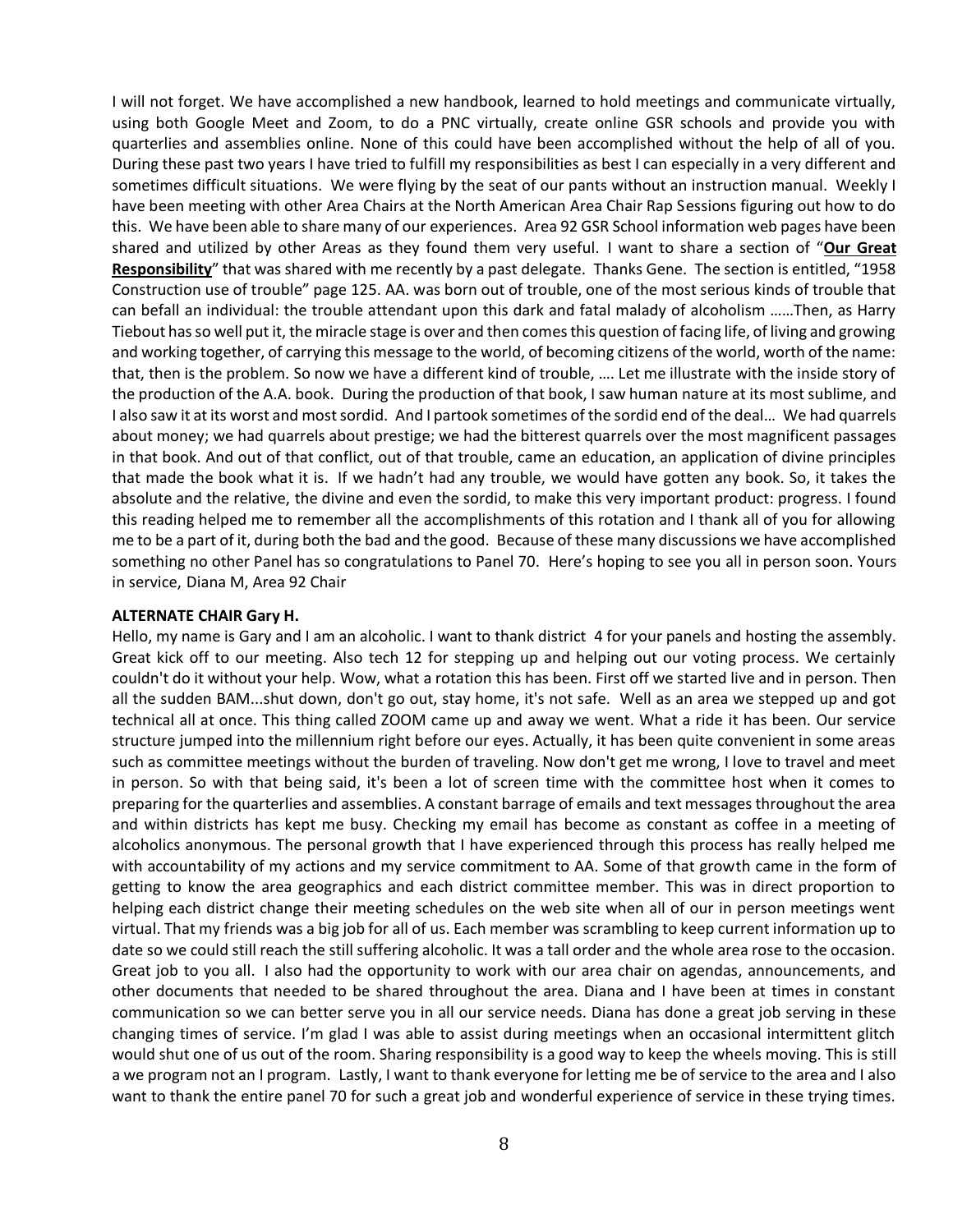I will miss the service arena during this next rotation however I won't be gone very far away from any of you. I will be here to help and assist any and all of you. In Love and service Gary H.

### **TREASURER Jan R (By Cindy H)**

2 spread sheets were emailed to the body. Motion to accept the report:  $1^{st}$  by D6,  $2^{nd}$  by D8, approved.

## **ALTERNATE TREASUERE Cindy H.**

Good morning Area 92 and Happy Fall. My name is Cindy and I am an alcoholic currently serving as your Area 92 Alternate Treasurer. Your Area Contributions for the 3rd Qtr. 2021 were **\$10,759.35**. If you did not receive the September and 3rd Qtr. report, please email me and I will be happy to send it to you. My report will be brief since we have lots of business to attend to. As this rotation is coming to a close, I just wanted to say what a privilege it was to serve Area 92 these past two years. The things that I have learned with this experience have only strengthened my connection to Alcoholics Anonymous and for that I am grateful. I'm excited for the next group of Trusted Servants and the adventure they are about to embark on. Lastly, I would like to thank all of the Groups and Districts who supported the Area with their contributions these past two years. With what we were all experiencing with Covid, it was not an easy task to navigate what was going to happen day to day, but you did not skip a beat and it showed by your unity. My hope is that we will soon be able to gather in person. There have been new doors opened to how we may do business in the future and to me that is kind of exciting. Embrace this time you have and remember we are all here to support each other. I am so grateful to be a part of this fellowship and this Area and a special thank you to the other Elected I served with and my sponsor Diana who introduced me to service. You all will hold a special place in my sobriety and my heart. Thank you for allowing me to be of service. Be safe, healthy and God Bless Cindy H. Area 92 Alt-Treasurer, P70

#### [alt-treasurer@area92aa.org](mailto:alt-treasurer@area92aa.org)

### **SECRETARY Ann Marie**

Hello Area 92! First, I would like to say congratulations to all the newly Elected. I hope this next rotation serves you well. This has been life changing for me to serve as your Area 92 secretary. So many valuable tools to add to my spiritual sobriety. I didn't make myself available for this next rotation due to life changes. I'm very excited for my new adventure going into my 60's!! I will pop in from time to time, Area 92 will always be in my heart. The Handbook is well on its way to print in the next month. We've added the new Technology position and change in 5.0, changing the deadline for accepting resumes for Standing Committee positions to give the transition to new rotation into the next Panel more time to meet with prior Panel Standing Committee Members. The Motions have been updated on the website. The Handbook will be posted prior to the end of the year with hard copies, like I earlier stated, available. I can't believe it's been two years!! I truly believe serving as your secretary in Panel 70, that we did everything and beyond to keep us connected and we have spread the message to the still suffering amongst this challenging couple of years. Area work got done without skipping a beat. We accomplished all we set out to do. I'm so honored to have spent this time with you all. Have a wonderful Thanksgiving and until we chat again, God Bless

### **ARCHIVES Lisa G.**

Happy Fall! Thank you District 4 for hosting the October voting Assembly and congratulations to our Panel 72 Trusted Servants. I am excited to see who has made themselves available for the Appointed positions and look forward to serving Area 92 with you in the next 2 years. For someone who resides in a remote community and has experienced service work in my homegroup and district, I have found Area service has enhanced my sobriety so much more than I could ever have imagined. I need always remember that AA is much bigger than my town of Libby, MT. The amazing people I have met along the way, each and everyone of you have taught me how to live, to grow and most importantly you have taught me how to be a friend and a worker among workers. I have been places I never imagined, one time a few years ago we were in Hawaii for the Regional Forum, we were sitting out on our patio of the hotel, a guy came walking past, stopped and chatted with us and then asked if we were "friends of Bill's" to which we replied yes, the next thing I know we are on our way to an A.A. meeting in somebody else's hotel room. In that hotel room was one of the best meetings and the sincerest people I had ever met and that has been my experience no matter where I travel or what room I happen to walk into. It is so easy to get complacent and rest on our laurels, but the experience of service work is not one I think you would want to miss. My sponsor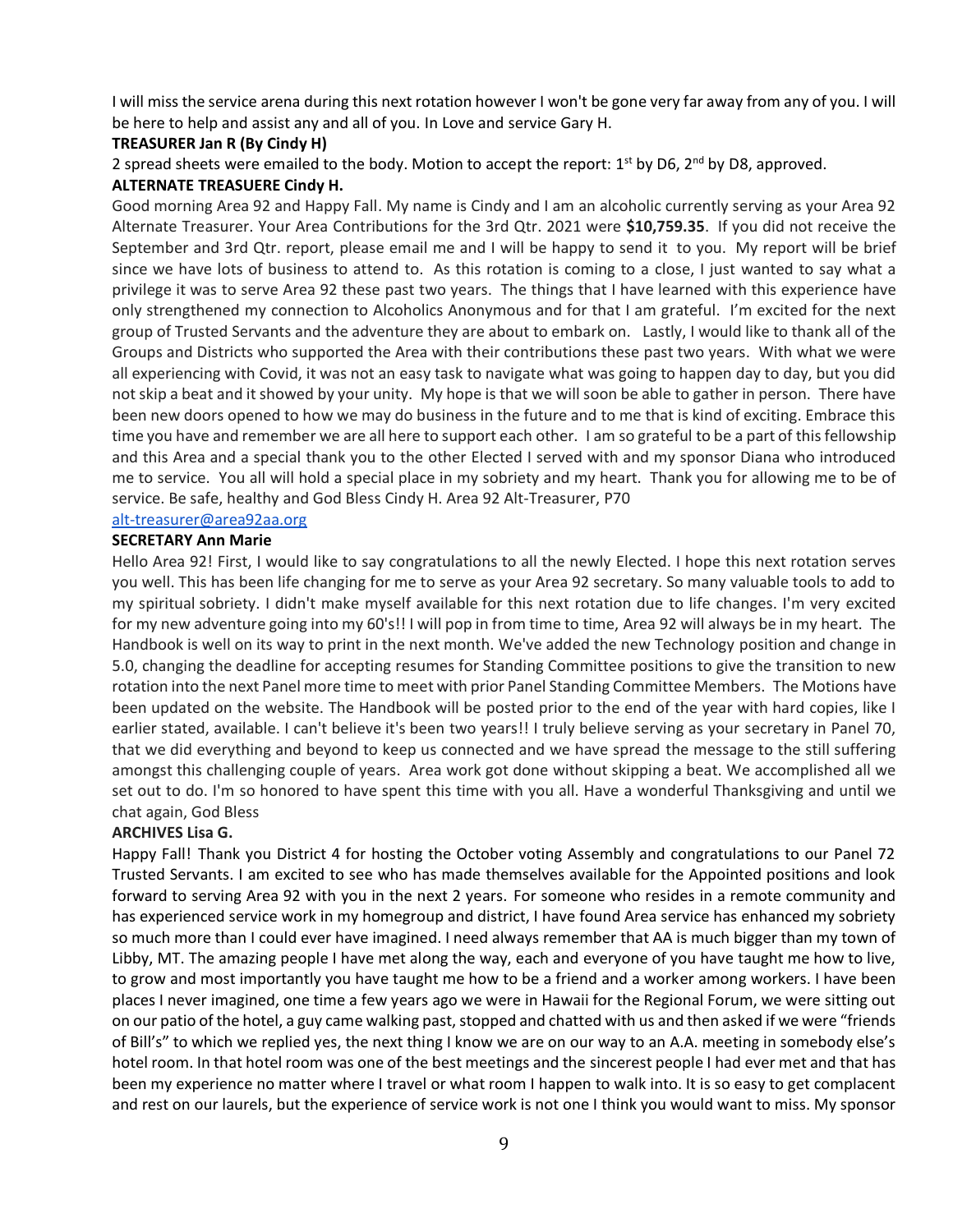always reminds me of how selfish I would be if I didn't give back what was so freely given to me, it is my hope that AA will live on for many more years and be stronger than ever before, but we can't do that without the help of all of you who have come before so that those who come after have the same opportunity for hope and a better way of life as we did. We are but a small part of the greater whole. Grateful for the opportunity to serve, Thank you Area 92. Lisa G., Archives Chair

### **COOPERATION WITH THE PROFESSIONAL COMMUNITY Brande G.**

Hello Area 92! I hope everyone is doing well! I wasn't able to attend our last workshop because of a funeral for a family member. I am hosting the December Standing Committee Workshop with District 8 where the current chairs will pass the baton to the incoming chairs. I want to encourage all to be available. It is an amazing experience. Michelle (Area 92 PI Chair) and I are having a CPC/PI zoom meeting on the 3rd Tuesday at 7:00. District 8 is having a CPC/PI Zoom meeting on the first Tuesday of every month at 7:00. I have also been attending Area 03's CPC monthly meeting. Please don't hesitate to contact me if you need anything! YIS, Brande

### **CORRECTIONS Holly H**

One of the great things about the last year was getting involved in the National Corrections Call. This month Mike L the West Central Regional Trustee, Director on GV Board, and Trustees Corrections Committee. Reported at the National corrections call that work is being done at AAWS and GV to get digital formatted material onto tablets in correctional facilities. The GV work is several months ahead of AAWS. They have material that's being utilized inside. AAWS and GV are working with 4 vendors: Adobo, American Prison Data Systems, GTL, and J-Pay/Securus. They have actual material in facilities on Adobo tablets. APDA is finalizing arrangement and are still in negotiations. JPay Securus is in 35 states including Eastern WA. The contract was signed in July, and they are for a waiting counter signature. When General Services has the details worked out, they will reach out to the fellowship to share about how we utilize the material on tablets and how we get people on the inside to have access to material. Second item of significance from the National corrections is the submission of an agenda item that GSC develop/form Conference Approved Literature in the form of a pamphlet on inside sponsorship. They have formed an ad hoc committee to discuss background information for the agenda item. The agenda item reads, "Consider a new pamphlet or expanding a pamphlet for alcoholics in custody." At the Area level, the monthly corrections meeting is tomorrow evening at 5:30pm, login information is on the events calendar . We will be getting updates from the districts and correctional volunteers to hear what is happening at the different facilities. Last month everyone was still in a holding pattern and there were little updates. The committee has voted to purchase 20 virtual registrations for the National Corrections conference Nov 12- 14. The full flyer with agenda is in our Area Newsletter. Anyone interested in corrections work and attending the conference please reach out to me and I will add your name to the list to receive the login information the week prior to the event. There will be and ASL interpreter and Spanish translation. Thank you for the opportunity to serve, Holly H

#### **GRAPEVINE/LIT Anna V.**

I am Anna an alcoholic, I am your Area 92 Grapevine and Literature Chair. I have been serving our area physically and virtually the last rotation and I want to thank you all for your support and letting me be a part of the last rotation and trusting me to do so. As your Grapevine Literature Chair, I have spent my time navigating how to do my job from my house. The sales have been minimal but more abundant lately which is great news. I was able to attend a few events in person this rotation so far and YES, I still get the same feeling as I surround myself with others in service, complete awe and that I am exactly where I am supposed to be. That is why I do what I do. This rotation for my position I have had to rely heavily on my other standing committee chairs, be available to meet online to plan upcoming events, correspond to requests through email, prepare to share information for assemblies, quarterlies, and workshops. I share this information in hopes that you should know anyone can do this position if interested. Business can be daunting, but guess what, we did it, we got through Agenda Items, and we will get through business today. I thank each of you for hanging in there and being a part of this. Lots of work goes into to preparing for things but with a team it becomes fluid. Information and communication are so valuable for our area members. I am very proud of our area I am very excited for the incoming panel and cannot wait to be of more service with whomever takes over Grapevine and Literature Chair. Additionally, can I add how much the quality of my recovery has changed since I started, heck it has even gotten better in the last 9 months because of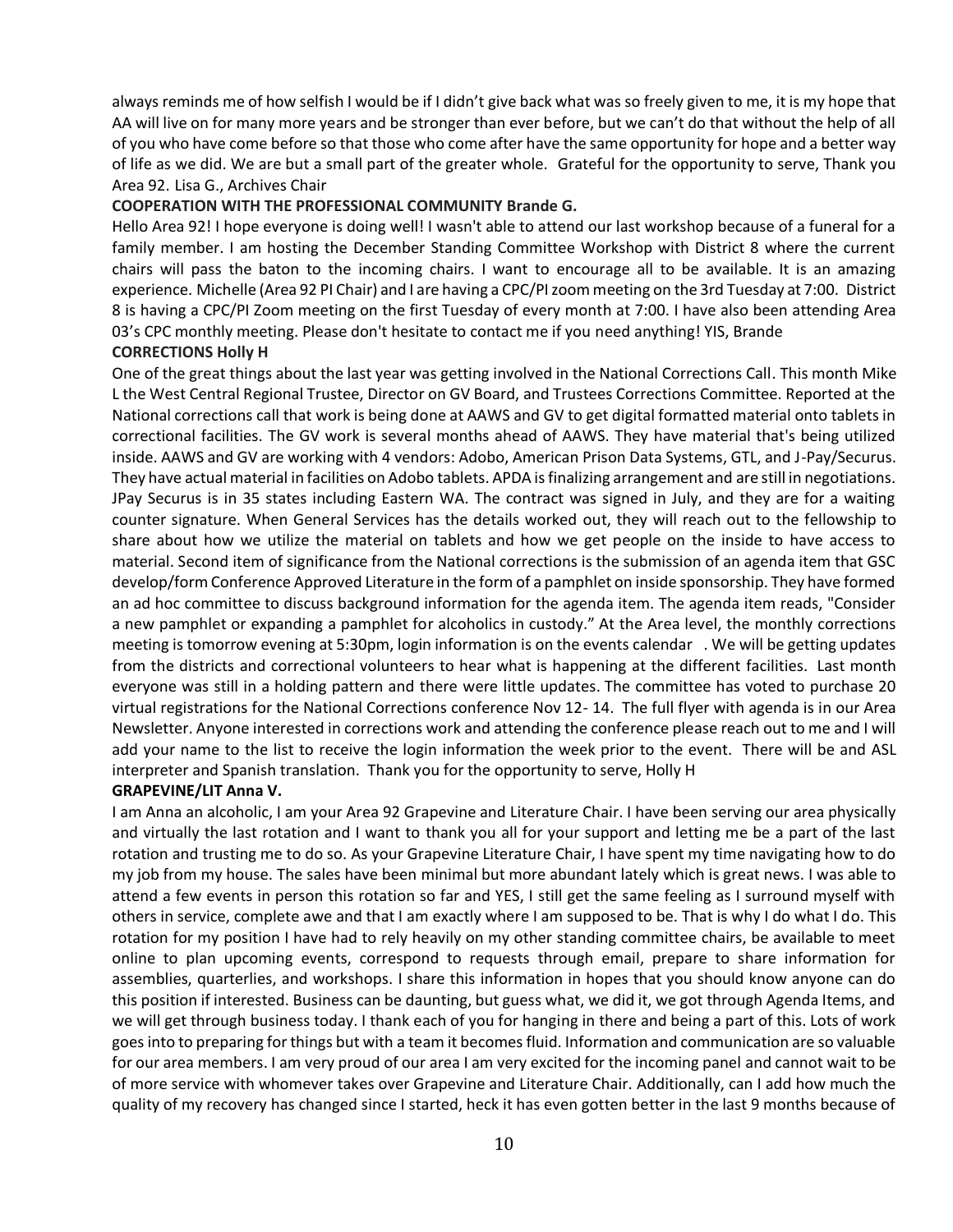you all. My "job" has been easy, intense at times for a short period of time, but right back to easy always. I have gotten the opportunity to be involved in voluntary work. My first attendance to a Pacific Northwest Conference was virtually and I had the chance to be a part of that planning committee. I was also asked to participate in the Inventory process and my love for service just grew stronger, with people like Dave, Allen, and Scott all our past **NEWSLETTER Benjamin G.**

Hello Area 92! My name is Benjamin and I am your Area 92 Newsletter Editor, it is an honor and privilege to serve Area 92. Currently the newsletter hardcopy mailing list is 14 English and 23 Hispanic copies. The electronic mailing list is over 500 members/ The printing cost is around \$200.00 a month with a mailing expense of around \$75.00 per month. There are 7 Districts and 2 Individual members receiving these copies. Our Standing Committee Workshop September 18<sup>th</sup>, held in Chelan WA, was a Hybrid workshop and was a great success! Working with the other members of the Standing Committee this rotation has been truly a great experience. Lastly, I would like to invite members to step up and send in their Service Resumes for the Standing committee and Secretary Position. Service work has been a key component in my recovery. The blessings of being involved in service have given me a unique and priceless quality of life. I would like to thank God, my higher power and all of you for the opportunity to be of Service! Thank you and God bless you!

## **PUBLIC INFORAMATION Michelle W**

Thank you – District 4 – Adam, Thank you – Jennifer, Christina & Gina

Who – My position – enthusiasm – new relationships with the other standing chairs -TEAM- WORK. Why – The still suffering alcoholic – spiritual rewards – ensures one more day What – I made PowerPoint presentations to help facilitate activity within each district including getting in touch with the Clergy/Legal profession/Health profession/Hotels/PSAs aired Where Schools/Treatment Centers/Health Fairs/PICPC luncheon – Reach the still suffering alcoholic When – PICPC monthly meeting – third Tuesday of each month

## **TRANSLATION: Doug M.**

Greetings Area 92, I'm Doug M serving as your Translation Chair. Since our last Assembly, I've participated in the June Standing Committee Workshop in Libby, Mt, the July Quarterly and a Delegate report out for the Spanish Districts in Pasco at Grupo Comunidad. I've also secured and passed along a laptop to one Spanish District and trying to acquire more. I goal was to have a Zoom machine for each District and to keep an archive and record of District business to be passed along DCM to DCM. If you can help in this endeavor, please contact me.

## **TREATMENT/ACCESSIBILITY Fran L**

## **Report unavailable**

## **Area Sub-Committees:**

## **Ben N – Registrar**

I have to tell you how lucky I am to have served as WSEA 92 Alt-Delegate. I have learned that many of the Areas Alt-Delegate haven't much to do. Registrar, facilitating the GSR school, and working closely with our Delegate in the Agenda review process has been an (busy) fun ride! I was fortunate to be involved in the breakout of the new GSO records database "Fellowship Connection" and experience its rapid improvement over the past two years. Past Delegate, Mike M said it best during the Ask It Basket session Friday night when asked what was one of his favorite positions. He stated: "Registrar because you get to work directly with Groups and get to know a whole lot of people"......that is so true! THANKS to all of you GSRS and Trusted Servants for helping me accomplish my job as WSEA'S Registrar. It has been an honor to serve with each and every one of you!! Ben N - Alternate Delegate/ Registrar Panel 70

## **Web Team Gary H**

Hello again area 92 my name is Gary and i am an alcoholic. As web team chair during our current rotation it has been a great experience. I have learned so much from this experience, it has really helped me in my recovery and daily living. Without the opportunity to serve this rotation during these times I think I would have taken that first drink. The ability to be responsible has truly kept me sober during this time. The third legacy of AA has truly been a godsend for me. So as web team chair I had the opportunity to work with Jennifer, Susan, Rad and Mike. Together we tried to put forth the most attractive and informative web page within our financial means. The web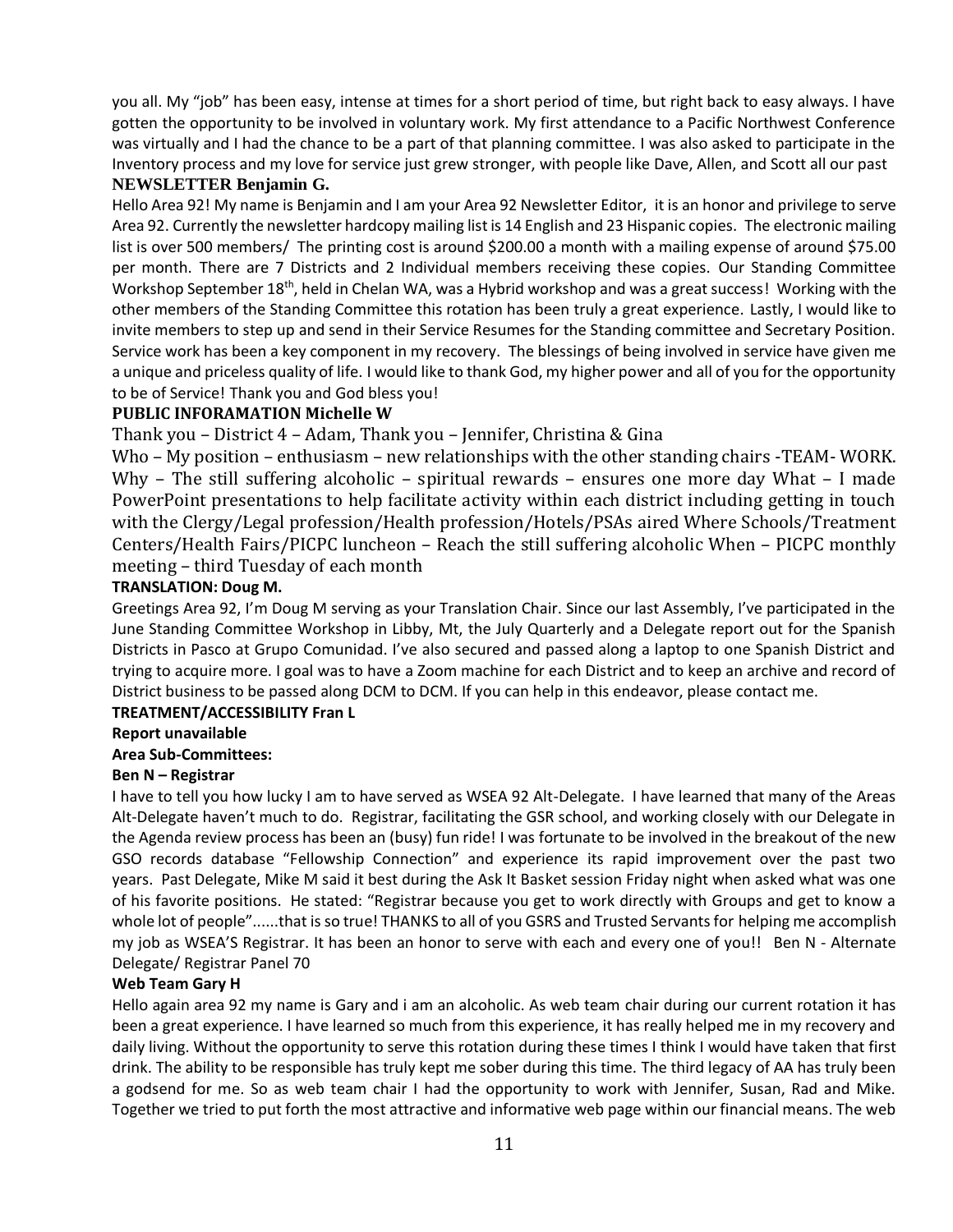team normally consists of six members who rotate each three years. So the four of us have been meeting every other week for the current rotation. Usually, we meet for about an hour to an hour and a half. During this time we discuss and review the web site so we may enhance, change and or update information that is pertinent to the area. Our team came up with new tabs for various themes so you can find what you're looking for with just one or two clicks of the mouse. Navigating the web page should be easy, not difficult. That is one of our goals, to help you get the information you may want within reasonable time. We all know how frustrating it can be, not everyone is computer savvy. We are here to help. If you haven't made a visit to the area web page, I urge you to check it out. Just play around with it, click on anything that strikes your fancy. If you don't see something please let us know, we are here to help. Remember it is your web site, we are just the servants who keep it up and running. Well on a personal note, this is my last report for a while. I have to step away for a little while so I can spend more time with my aging parents who need help on a daily basis now. I also have an adult child with disabilities who also needs her father's attention more than ever. This was not an easy decision for me and it brings many mixed emotions. I love service and it has kept me sober for many different reasons. I won't be far away. I will see all of you at area functions from time to time. Congratulations to all those having been elected to panel 72 I know you will all do a great job. In love and service Gary H.

#### **Finance Committee Cindy H**

Greetings Area 92, On behalf of the Area 92 Finance Committee, we would like to welcome you to the October 2021 Assembly. I would like to thank those who attended last night's Finance Committee meeting. Jeff (not sure what District, Virginia and others from District 24, Michael District 8, John District 22, Dave District 22, Pat District 17, Vanessa District 5 and Jamie District 13 along with FC members Carole N, and Monte W. We had a great discussion on the role of the Finance Committee, Area financial software being used, the budget, upcoming motion of Tech Chair and contributions. It was great to have their participation. Since we last met, your Finance Committee has continued to meet monthly, sometimes more. They have been assisting both Jan and I in reviewing the Area finances and keeping the budget up to date on the constantly changing decisions of Covid regulations and suggestions and how these might affect the Area business. They are currently reviewing the next years budget and hope to have it ready for review by the incoming Committee by the end of the year. Since this is our last meeting together this rotation, I would like to recognize your Finance Committee, who has worked behind the scenes and given their complete dedication these past two years. They have been such an amazing group to work with and I have to say, serving as the Finance Committee Chair, was probably my favorite part of this position. I would like to give an extra "shout out" to Janey A. for her amazing minutes she took. I so appreciate you. A huge thank you and big hugs to Carole N, Monte W, Cameron J, Debbie T, Janey A and Dolores E., it has been a pleasure serving with you. In closing, the Finance Committee wanted to invite the incoming Treasurer and Alt Treasurer to our last couple of Finance Committee meetings to see how they function. Please email me with your contact information and I will send you the link. Thank you for allowing me to be of service. Cindy H. Area 92 P70 Finance Committee Chair

### **Handbook Committee Ann Marie**

Hello again Area 92. We had less attended than we usually do for last nights discussion. The Handbook Committee has been meeting regularly to complete the grammar errors and hopefully after this Assembly, the potential motions that would be added to the Handbook. The Handbook Committee will be working towards a final print of the new Handbook. We're working diligently with grammar corrections also so this will be ready for hard copies by the December Workshop. That is our goal. As for any further Committee meetings after end of the year, we will wait for an appointed secretary. There will be no motion updates, etc until then. This has been a long process! I want to thank Rad M for his patience, friendship, and help. I know my way around a computer but still had things to learn and I want to thank all the Committee members for your hard work. We do not do this alone. Defiantly a Labor of love. I have learned so much form all of you.

#### **SPECIAL COMMITTEE REPORTS**

**Central Office's: No Reports**

**Inventory: Allen D** Report to be added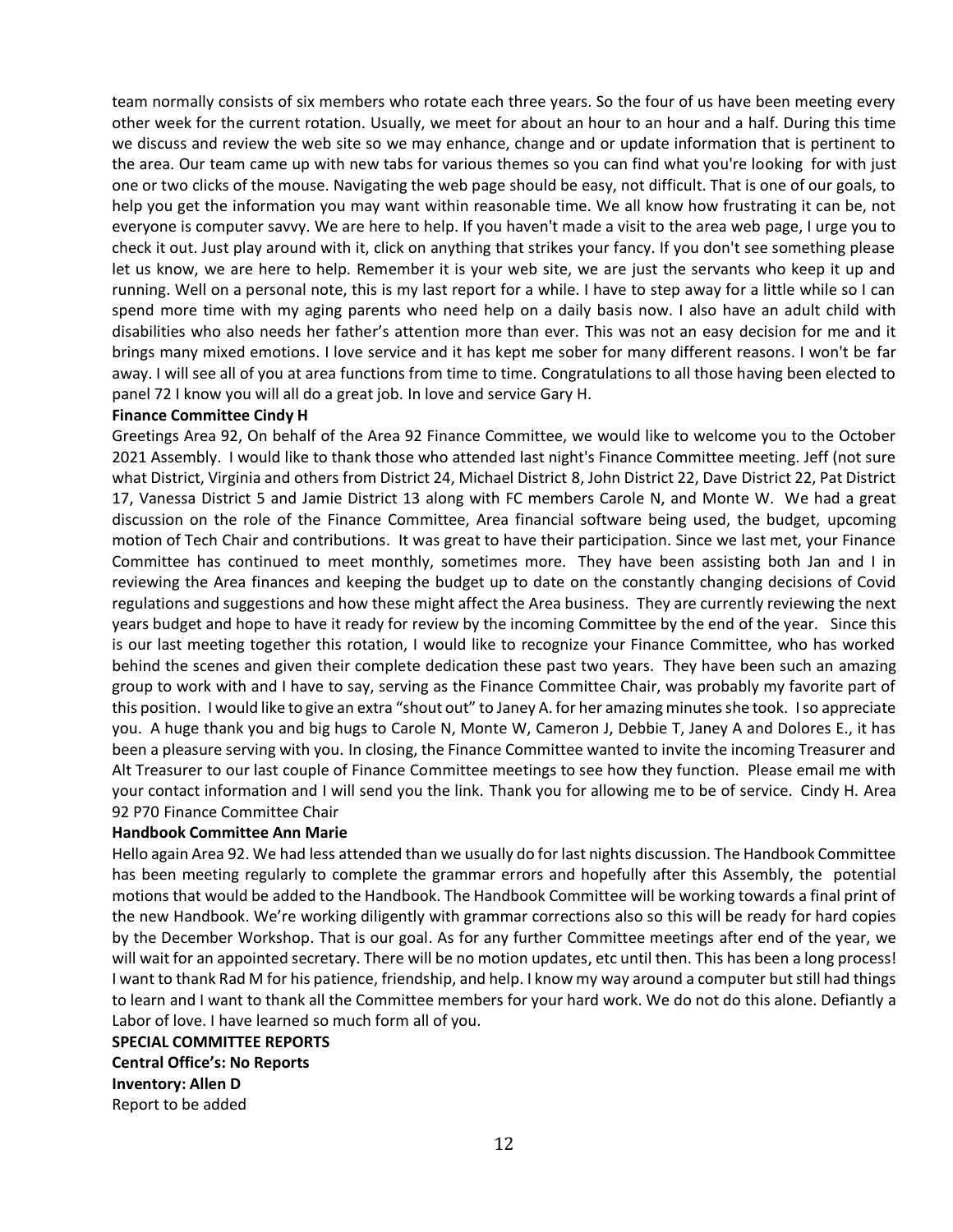## **Audit Report Scott R and Debbie T**

Internal Financial Review for 2020. Composition: Chair-Scott R. Past Delegate, Debbie Travis District 6 Scope: Conduct an internal financial review for 2020 Procedure: Compare QuickBooks entries to the bank statements

At the request of the area Alt Treasurer, I was asked to conduct an internal financial review for 2020. I was joined by Debbie T, past area chair who possesses over 20 years of accounting experience. The committee communicated through conference calls and zoom. The committee reviewed the recommendations from the previous internal financial review conducted in 2019. Although it appears that most of the committee recommendations have been implemented, there remains nothing in the area handbook regarding who or how the review is to be carried out. Therefore, because of a conflict in policy between the handbook and the scope of this committee we were unable to access hardcopies of actual expenditure documents to assure alignment with the handbook. We were able to compare bank statements to QB entries. The review of checks written in 2020 was accomplished by creating a spreadsheet of all the QB check register entries for 2020 and sorting them by check number. Once this was accomplished an item-by-item comparison of cleared checks listed on the bank statements was made to the entries in the QB check register. There were no discrepancies found. The review of deposits for 2020 was accomplished by obtaining copies of the monthly contributions reports and comparing those to the actual deposits made on the bank statements. Again, no discrepancies were found. A review of cash in bank revealed both the beginning and ending balances shown on the bank statements agreed with the QB check register balance. The committee feels there have been major improvements since the last financial review and feel confident in stating we are heading in the right direction. There were some concerns between the Treasurer and the financial review committee during the audit process that may or may not need to be addressed by the finance committee: The treasurer providing access to on-line banking information: The shared use of passwords to access financial information: Bring to the attention of the incoming treasurer bullet point number 4 of the handbook under duties - "Shall organize physical expense files and prepare electronic reports for the annual audit of WSEA 92 finances" • The composition of the financial review committee could be better defined in the area handbook • What is to be done with the annual reports after completion. Thank you for allowing us to be of service. Scott Roush and Debbie Travis

### **Roundtable reports:**

### **DCM Kyley D7:** Diana asked for topics:

Vickie alt DCM for D4 asks about challenges the DCMs are having. Jackie D17- Participation with meetings and service- nervous for elections. Lisa D12 agrees. Amelia D22- says she has been going to the meetings announcing district positions and encouraging participation. Kyley D7 - same issues in D7- smallest district meeting for elections. Jaime K D13- pre-elections had good turn out - "service work helps sobriety". Brink - Sponsor says "Service opportunity not service work" and "Be available, be enthusiastic" - from Ben. Lisa D12 - Shares to encourage people, D12 is hard bc it is so spread out, zoom has had more participation. Jackie D17- district meeting is on zoom; their district only meets in person before assemblies- seeing a big difference and more attendance.

Dave D22 - only elected alt GSR during elections, new comers' influx is low. Carole D5- Challenge/Concernfrustrated that so few GSR attend district meetings. Wants to be available for next rotation, wants to continue to get to meetings to explain the importance of their positions. . Anna – GV & Lit. chair - has felt the same feelings sponsorship is the key. GSR is so important - attraction not promotion. Catherine D8- gets back what she puts into this. Makes attempt to personally speak to all of the GSR's. Very active participation, tries to share at meetings about service and about district/area. "Be enthusiastic to the service"

Vickie D4 - participation issues. Kyley D7- issues keeping facilities . Diana - Enthusiasm is how we attract more chairs; our chairs have done a great job. Use chairs for resources. . Anna - Their district also having facility issues. "How flexible are we? What length will we go to to keep a meeting open for the newcomer? Will you keep a hybrid meeting? Will you keep the zoom link just in case?" Stay enthusiastic! . Lorri D7 Corrections Chair - "What would you provide as advise to the incoming DCMs". Amelia - we don't have to do it all ourselves. Delegation for things, this is a team efford.. Jackie- Use the chairs to ask questions, news letter and website are a wealth of info. So much easier for digital. Keep the alt available and close, a good alt makes the job easier. . Ben G- excellent district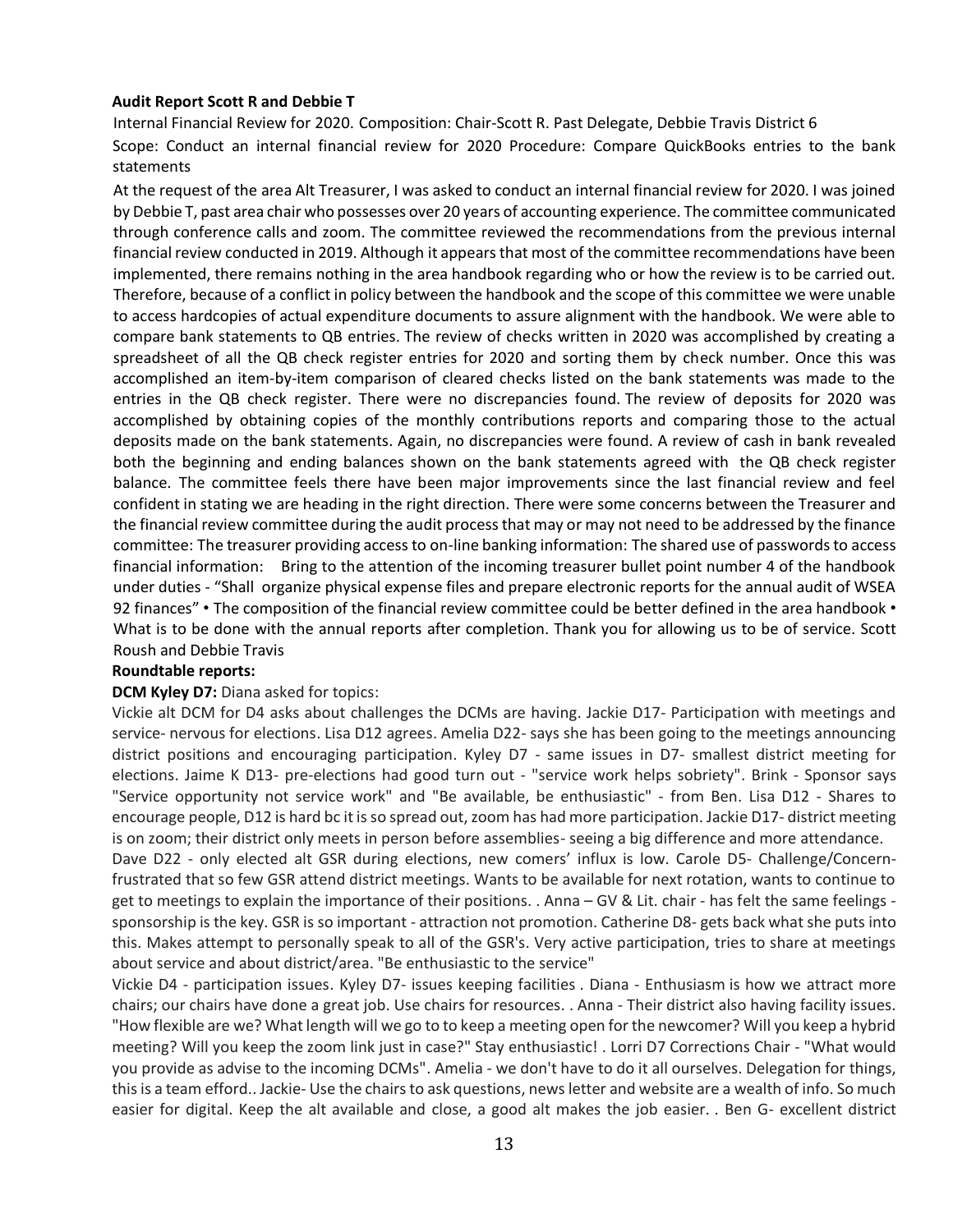secretary makes a difference. Being able to refer to minutes is helpful. Well defined district handbook - know it inside and out! . Jackie- Can search archives for old handbooks, look at other districts, make sure to inform individuals of their duties. Kyley- states D7 handbook is very sparse. any one willing to provide their district handbooks is welcome. Catherine - Communication with GSR for what they want in their district is helpful. Allow some grace during your time and don't quit. The magic is in the in-person quarterlies and assemblies.

Amelia - Handbook, put ad-hoc committee to revamp handbook. Diana states multiple districts have websites cleaning up the google drive - read the third legacy. 2 min warning. Catherine asks about voting procedures removed from roundtable back to the ice cream social. Kyley S. District 7 incoming DCM

**GSR Julie:** GSR Roundtable. Gary H. began the session by asking if we had any new GSRs in the group. There were a few people who identified themselves as new to the role. He asked if they were informed about what a group conscience is, and were familiar with the agenda for the assembly as well as the 3 motions we will go over tomorrow, as well as if everyone received the information that Diana had sent out about tomorrow's assembly. A few people had not received the information and were asked to send their email addresses to Gary at [altchair@area92aa.org](mailto:altchair@area92aa.org) .Gary thanked Virginia for being at the roundtable this evening and providing translator services. Topics of discussion: What experience or suggestions can you give to home groups that are struggling with getting participation in business meetings? Six individuals gave their experience with getting more participation in homegroup business meetings. A few groups found that changing the date/time that they held their business meeting was effective in getting more participation. Several groups held their business meetings after birthday night and found that people would leave rather than stay for the meeting or felt that it took too long. There were recommendations for being persistent in talking about business meetings/reminders. Another said that sending a reminder to homegroup members via a group chat/group text was helpful. They mentioned that there was a disconnect for folks that meet online vs in person. More difficult to get people to attend business meetings when doing hybrid meetings. When it comes to business meetings, like sobriety, it's about attraction not promotion. So, finding out what people are interested in can be an effective tool to get them involved. **How do other areas deal with division between people who either want to wear masks or think they shouldn't have to wear masks at meetings?** Eight people gave their experience in dealing with whether or not they require masks at their homegroup meetings. Several groups have guidelines that are mandated by the space where their meetings are held, so they follow the guidelines required to continue meeting there. Some follow CDC guidelines. Most mentioned having a group conscience to determine what they will or will not require in their groups. Most people talking about having their meetings set up for social distancing, having masks available, and hand sanitizer available as well. One member discussed using the traditions to deal with this issue. We also talked about focusing on our primary purpose of helping the alcoholic who is still suffering; whether or not that individual was wearing a mask, they wouldn't turn them away. **How is the 7th tradition going in your home groups?** When discussing the 7<sup>th</sup> tradition within homegroups, there was quite a variety of experiences. Some groups have more money than normal because they didn't have travel expenses for their GSRs so they ended up sending more donations to GSO, or donating more to the church their meeting is held in. Most GSRs talked about sending donations to District, Area, and GSO. Those that have a central office/intergroup-send donations to them as well. One group mentioned that they have very formal treasurer's report which includes setting aside funds for travel for their GSR, donations for GSO, and a prudent reserve.

With covid, some groups have noticed less money coming in through the 7<sup>th</sup> tradition. One group mentioned that attendance in their homegroup has decreased significantly in the last couple of months which affects the seventh tradition. Another member mentioned that he received a blue folder when he became a GSR. The folder included one pamphlet on finance, and another called "Where money and spirituality mix." These are great resources. Another member mentioned the AA guidelines to finance can be found online and give suggestions on what percentage of donations should go to District, Area, GSO, and Central Office/Intergroup. When it comes down to it, the groups have the power to decide what happens to those funds.

Ben's pitch At this point, our alt delegate and registrar, Ben N. asked if all of the GSR's were registered and had received their little blue folders. He gave his pitch to the new GSRs and showed us on the website where to find the group change form and DCM change forms. Gary chimed in and showed us where to find the motions and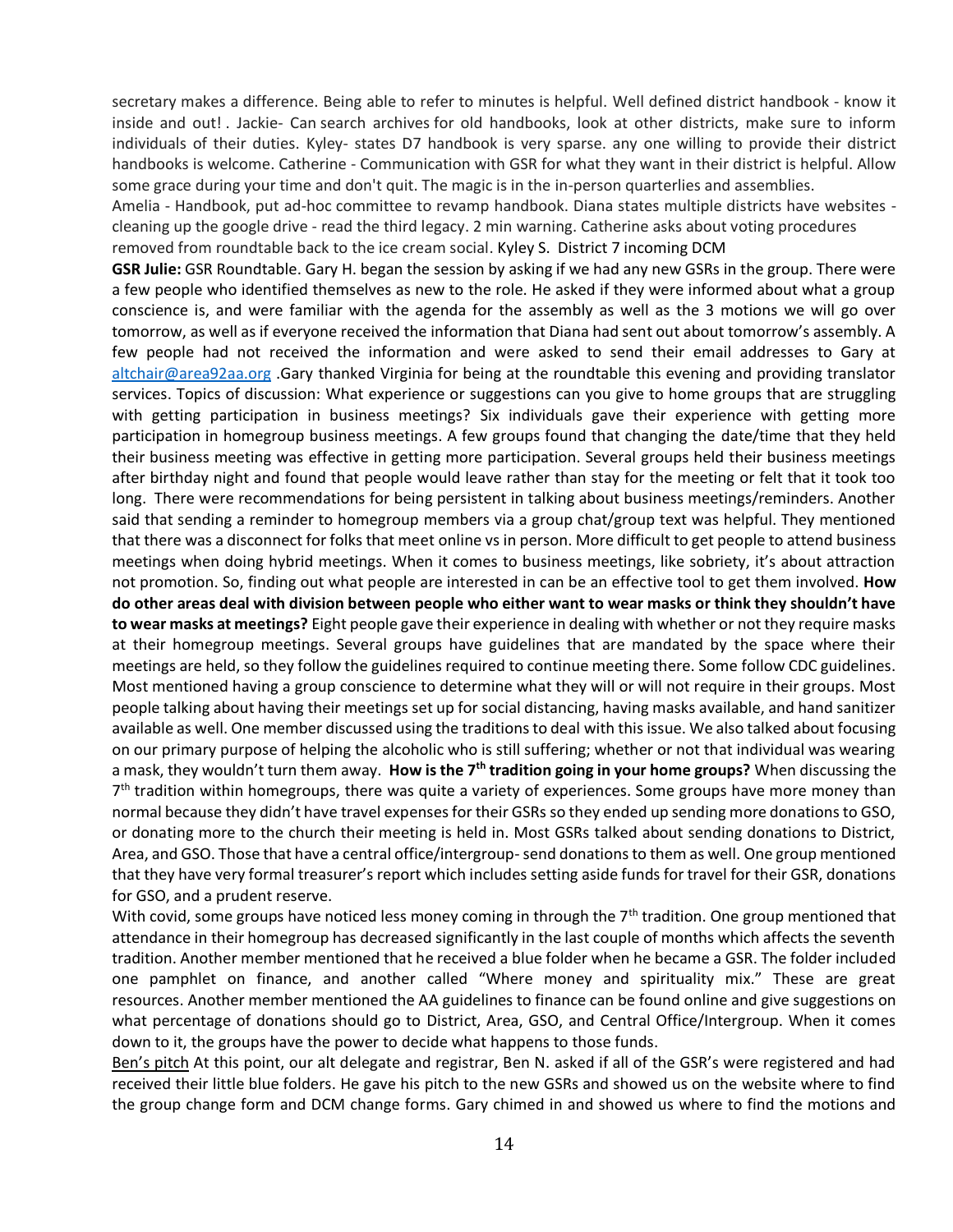background information online that we will be voting on tomorrow. Lisa G (archives chair) had a question about what to do when a group has gone extinct. Ben responded that the DCM or group's GSR would need to notify GSO that the group is no longer. This individual would need to give their name, phone number, physical address, and email address so GSO can confirm that the meeting has closed. If a group is considering closing on a temporary basis, Ben does not suggest going through the process of notifying GSO. When covid hit, GSO advised that we not do that as covid is a temporary situation. When groups notify GSO that they are closed, their group service number becomes inactive, but it never goes away. This way, if they decide to start that meeting up again, they can still have the same group number. With that, we ended the discussion at 9:14 and closed with the responsibility statement. Thank you for allowing me to be of service today.

## **DCM Reports**

## **District 2 Rainey M.**

2 groups, 28 represented, 28 here today. Active Committees: CPC/PI and Corrections. Last Quarter Activities: Our handbook committee presented a draft of the district 2 Handbook. We purchased equipment for our hybrid district meetings. Planned Activities: Christmas and New Years Alcathons in Spokane. Concerns and Solutions: Participation and getting the Alcathon set up, (see attached information for the Alcathons). Next meeting November 9, 6pm. Spokane Alano Club and Zoom.

## **District 3 Hoss B**

District 3 represents 35 groups, there are two groups represented here today. We are back to meeting in person on the second Tuesday Of the month 6:30 PM at Corbin Senior Center in Spokane Washington. Spokypaa, the young people in Alcoholics Anonymous group resides in District 3 and are a huge blessing to our district providing much-needed enthusiasm and filling many service needs for the district. They recently hosted the Washington state young people in alcoholics anonymous conference at the Doubletree Hilton downtown Spokane and it was a huge success. They are also currently planning a Halloween function at Salem Lutheran Church on October 30. Lack of participation was a glaring concern for the district during this pandemic, after resuming in person district meetings many new faces showed up and filled most of our vacant positions, which brought luster to tired eyes and flagging spirits. Love and service, Hoss B. Current bridge coordinator representing Larry E. Current Alt DCM District 3

### **District 4 Vickie C**

Number of members represented 33: Number of groups present 6. Active Standing Committees: 8 - Bookstore Michael L, Special events Jasmine A, Answering Service Jim M, Information Services Justin F, Treatment/Access Kaylin, CPC/PI Mac M, Archives Wendy. Last Quarter Activities: for the last year D4 has been conducting business meetings via Zoom. For the most part our zoom attendance has been consistent. Most of the meetings listed for D4 have either resumed to an in-person status; but a handful are continuing to offer a hybrid option as well. Planned Activities: Upcoming elections for D4 and Central office officers as well as Standing

Committee Chairs November 13th. Our CO Special Events Committee is hosting a Gratitude Banquet which will be an in-person event on November 13<sup>th</sup>. Concerns and Solutions: After pulling a list of D4 groups/GSR's we found that a few were outdated. So I am making some additional phone calls to GSR's confirming contact information and we are continuing to communicate with our GST's on how and where to update their homegroup information. Next D4 meeting is November 13<sup>th</sup> at the Lutheran Church 10am. Vickie C

## **District 12 Lisa S**

I am the Acting DCM for District 12. Many members have stepped up as the "acting DCM", as we have not had DCM this rotation. Our District has 13 active groups of which 50% of them are meeting either virtually or hybrid and have multiple meetings each week. They have good participation. We lost 4 meetings this year due to inactivity. We will be holding our elections in our November meeting. We will be having our annual Gratitude Banquet held virtually this year on November  $6^{th}$  @6:30PM. The flyer is on the Area website. We invite all of you to join in. There will be a Crazy Hat contest and 3 other drawings, each with \$25 gift card prizes. Our speaker is Brendon from Seattle. Thanks for letting me be of service! Lisa S **District 13**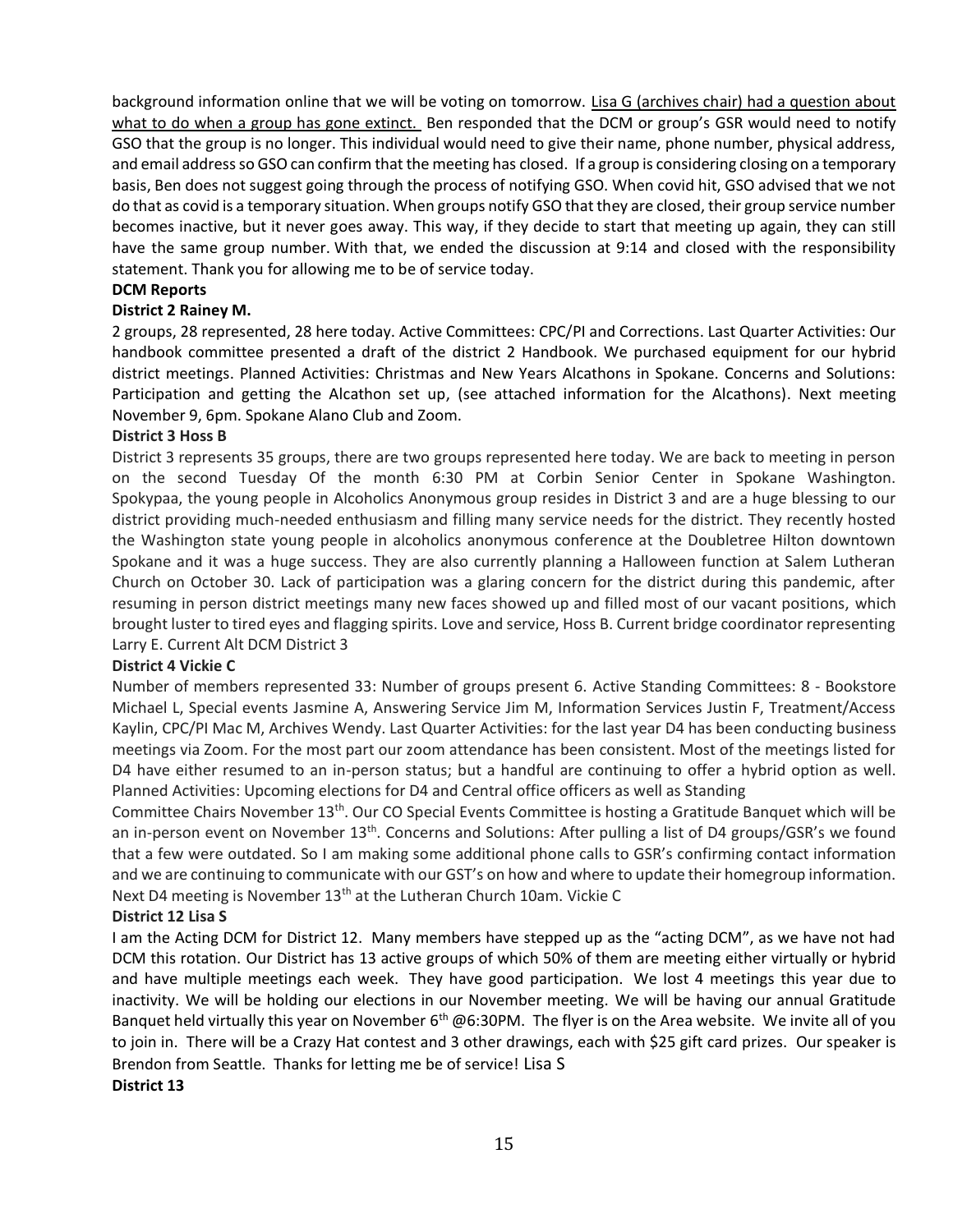Hope all is well with you. You folks did a great job with the Area Assy. Here in District 13 we are slipping a little back into Covid 19 rules. Please look at the area website for the meeting information. We are holding our elections for District 13 positions Nov. 9th @ 6;30. Email me if you want more details. We are having a lot of interest in the Chair positions. It will be a Zoom meeting. We almost got back in person but the latest flare up of Covid 19 stopped that in its tracks. Hopefully we can get back to in person soon. Jamie Kane District 13 DCM

## **District 14 Jerome W.**

Number of Groups Represented: 20, Number of Groups Represented Today? Planned Activities: we are looking into doing a fear vs. faith workshop. Concerns District 14 is primarily concerned with Alcoholism, we are not experts in covid or changing times, but in our meetings, we look to carry the unchanging message of hope and not the message of fear. We are looking to holding a workshop on fear vs. faith. Next District Meeting: Date: Oct Time: 1330, Bonners Ferry, Jerome 360-804-0163.

## **District 17 Jackie W**

Number of Groups Represented: 21, Number of Groups Represented Today: ?

Active Standing committees in your district: Archives-Gabrielle V. Corrections-Tanya C Alt. DCM-Monte W Literature-Gail R. Intergroup Rep-Edward S Last Quarter Activities: Work on District 17 Handbook continues Visited two new meetings in Dist. 17 Either Monte or I attended Monthly DCM Sharing Sessions There is a good mix of Zoom and in person meetings. Planned Activities: District Elections in November Looking forward to first draft of District 17 Handbook. Concerns & Solutions: Most of the groups are meeting in person at least some of the time. One concern is that some members want to continue Zoom meetings and find it difficult to find enough chairs to support both in person and Zoom mtgs. Another is keeping meeting info up to date on all of the available platforms – a work in progress. Next District Meeting: Date: August 11, 2020 Time: 6:00 pm **District 19 Taylor H**

## Alternate DCM position is now vacant**.** District is actively seeking new candidates**.** Those interested need to attend district meeting**.** Schedules**:** Paul passed master schedule for updated meeting information**.** Sunday meeting in Quincy being removed**.** Old Business: District 19 Picnic had good turn out and everyone seemed to have an enjoyable time**.** Sunday meeting at Nazarene Church in Quincy is being taken out of the schedule as the chairperson is now regularly attending Tues/Fri Nights**.** GSR attendance still terrible, need ideas for better reporting from The Meetings; create form to be sent with meeting minutes so GSRs needn't worry about attending meeting**.** New Business: Area 92 October Voting Assembly will be a combination of both in-person and Zoom**.** No

word yet on Gratitude Dinner in November**.** 

## **District 20 Jim S.**

District 20's is not doing well at all. Only Two groups are supporting District 20 at present The Broad Highway, High noon. Fear of Covid maybe? perhaps the age of zoom who rather not leave the safety of their perspective homes. I have talked with many Groups before shutdown and when we reopened. them people with time in the program don't feel it necessary to take a chance and risk Covid at open meetings when Zoom is available. Almost every service position has been opened for close to two years, we have double up on positions to try to make a go of it, just not looking good for District 20 Her future is grim at best. This election coming up if folks don't show up, there has been talk of going dark, or simply folding back into District 6. I gave my all, did my best I am sorry to have to report this news from Yakima. Thank you each and every one, it has been honor to serve with you. Jim S DCM-20 Yakima

## **District 22 Amelia:**

Number of groups represented: 12, Number present today 3. Active Standing Committees: DCM, ALT-DCM, Treasurer, Secretary, PI/CPC, Corrections, Treatment/Accessibilities, Web-chair, Grapevine/Lit. Last Quarter Activities: Updating our district 22 Handbook, just finished. Planed Activities: None. Concerns and Solutions: Keeping up with all of the schedule changes, using a team to keep track of changes and update online and printable schedules. Finding members willing to be of service at the district level. Next meeting October 17<sup>th</sup>, 3pm Zoom. Amelia 360-353-0828.

**District 24 Virginia R:**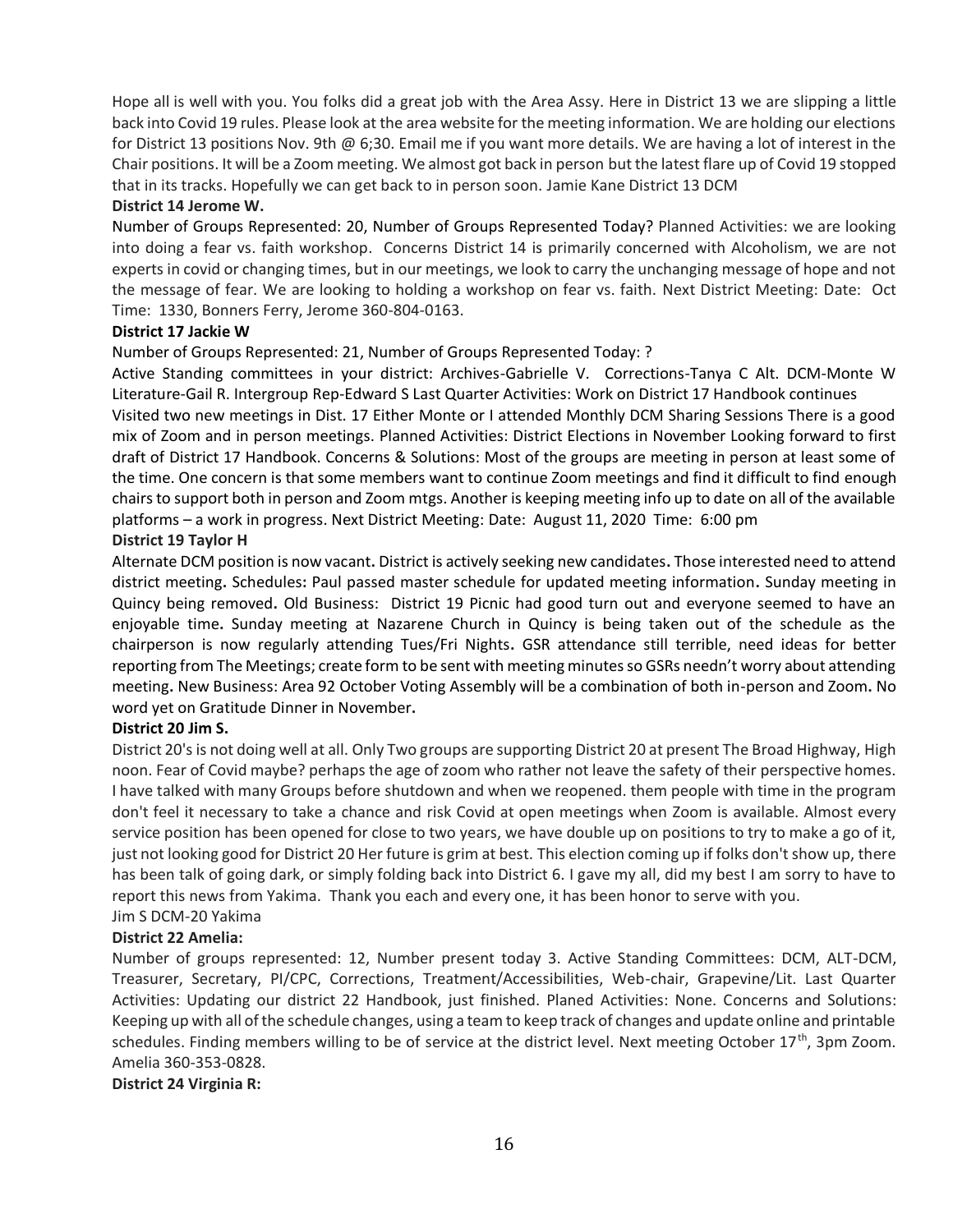Hi everyone, I'm Virginia and I'm an alcoholic I have the honor of serving as DCM for the 7 groups that Form District 24. We are a Spanish speaking district. 2 groups are represented today. Arturo T. GSR of Grupo Comunidad along with one other group member and David from Grupo 12. This is their first Assembly and say it was quite an experience. Arturo was able to vote and enjoyed participating in the Process. He also gave a report for his home group today. Last Quarter Activities: Supporting the groups by having regular monthly District meetings every last Sunday of the month at 3pm. at Grupo Comunidad in Pasco. I have also visited the groups keeping members informed using our Area monthly newsletter . The GSRs and I are studying the 12 Concepts for World Service. District 24 planned and hosted Our Delegate Gary's 2021 Conference Report for July 18th at Grupo Comunidad. We invited Hispanic Districts 16, 21 and 25. All were present along with a few Members. Gary shared lots of information and it was a fun and spiritual experience. And of course, we had Food afterwards. All the groups meet in person and some have morning and evening meetings. Three Groups hold study group meetings once a week using AA literature. Some members celebrate sober birthdays In their group. Newcomers continue to show up at all the groups. There are also more women becoming members and two are now serving chairing group meetings. Grupo Comunidad is hopeful they will be able To celebrate their 34th anniversary in February 2022 in person. Concerns & Solutions in your District: Some groups do not have a GSR representing their group in District meetings. We will visit groups and encourage group representation at district meetings. Next District Meeting October 31, 2021, 3pm. Virginia R

## **Host Committee October Assembly 2021 District 4**

Hello all you cool cats and kittens! My name is Adam, I'm an alcoholic. I'm also fortunate to be the chair of the host committee for today's Assembly! We have a great host committee. And I want to extend my gratitude to the following people for being willing to be of service: Katelyn, Jim, Andrew, Anne, Maggie, Nicole, Sarinda, Susie, Tabby and Vickie. And a special thanks to our Alt Chair, Gary H, for the invaluable assistance he provided during the planning process. We started meeting over a year ago in the middle of COVID. In April, things were opening back up. After serious consideration we decided to start planning this Assembly to be in person. But as COVID got worse of the summer, it began to become clear that an in-person Assembly was just not in the cards. We had quite a few people register and send checks, but we have now returned all of those funds. If you paid for registration and have not received your funds back, please contact me ASAP. My contact information is on the flyer for today's Assembly that is available on the Area 92 website calendar. With respect to next year, the location is set. Lots of the initial work has already been completed so we are going to take a break from planning meetings until January. On a personal note, it is nice to see many familiar faces here that I haven't seen since our last election assembly two years ago. My wife and I had our kids seven months ago (Emily). YIS, Adam P

## **Jan 2022 Quarterly District 6**

Michelle: Yakima: as of today we are anticipating this function to be in person. West Valley church. Lunch: Mexican, block of rooms at Quality inn. \$95 a night. Registration. \$30 per person roughly for registration.

## **April Pre-Conf 2022 District 5**

Carole: D5 we haven't had nothing bur problems. Hoping it will come together. I was originally working with Maryann Red Lion. Same contract as the PNC: Same room rates but another option for dinner. Trying to get beef. Mary Ann quit, but contract wasn't signed prior her leaving. Everything shifted to Olympia corporate. Starting negotiations all over again. Needs Gary H help with contract. Will be in touch later this month. Potential fairgrounds for other options.

## **July Quarterly 2022 District 26**

Lisa G we are on line to host in July. The memorial center to host. We are July 15-16, Country Venture in. Flyer by January 2022 Quarterly.

## **October Assembly 2022 Report unavailable**

### **April Pre Conf 2023 District 7**

We are going to start talking about it. We have a Facility in Asotin. Next rotation will be handling that.

# **Unfinished Business NONE**

**New Business:** Bid for October Assy 2023**,** District 2 bid, Spokane South hill